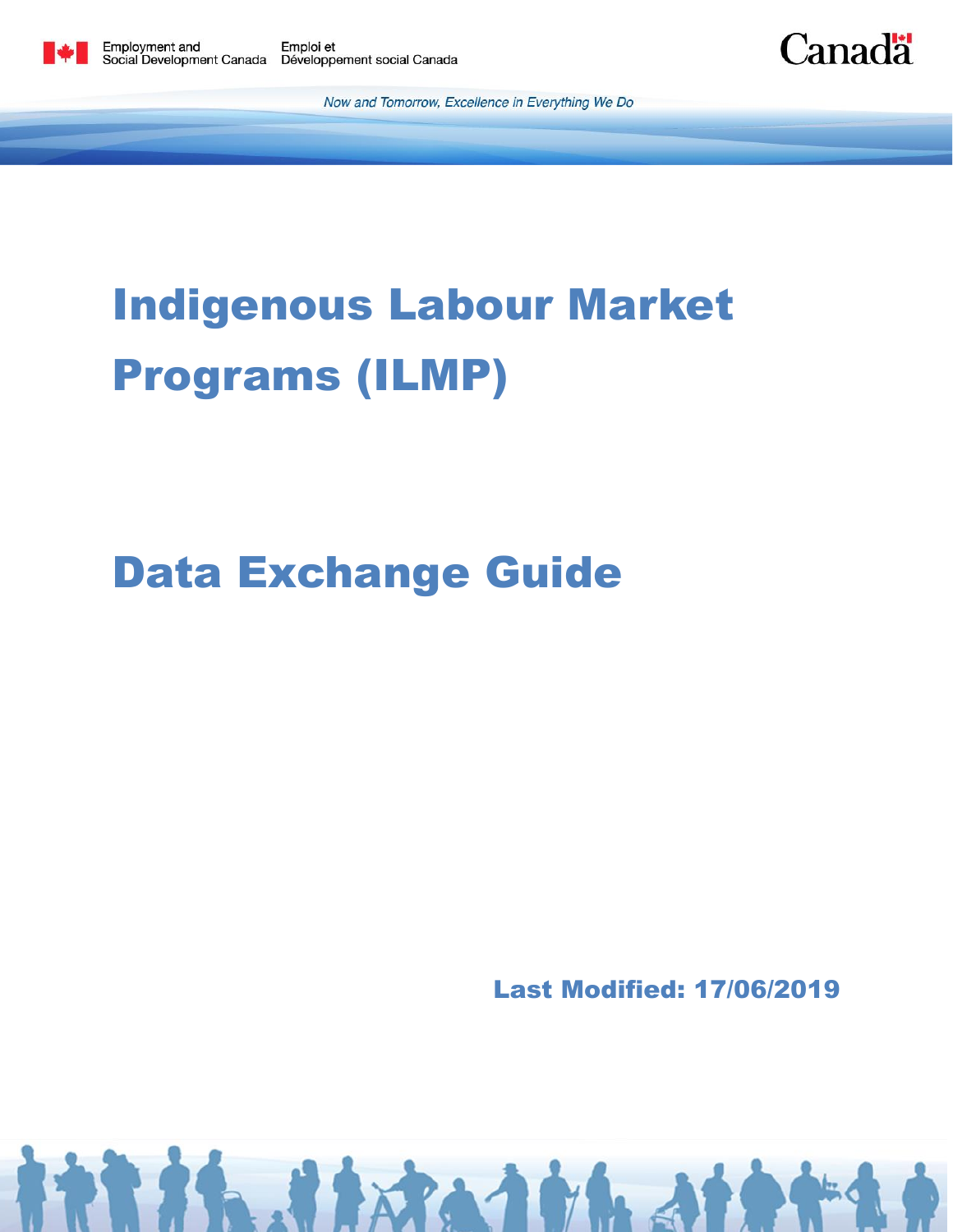### **Change History**

| <b>DATE</b> | <b>REVIEWER</b>       | <b>REVISION DETAILS</b>                                                               |
|-------------|-----------------------|---------------------------------------------------------------------------------------|
| 18/05/2018  | <b>Martin Pregent</b> | • Current final document.                                                             |
| 22/01/2019  | Julie Gauthier        | Updated document.<br>$\bullet$                                                        |
| 29/01/2019  | Julie Gauthier        | Appedixes added to document.                                                          |
| 10/05/2019  | Julie Gauthier        | Updated SchemaVersion to 1.3.<br>Changed NOCVersion to interventionRelatedNOCVersion. |
| 07/06/2019  | Julie Gauthier        | Added a missing business rule to the barrierToEmployment.<br>$\bullet$                |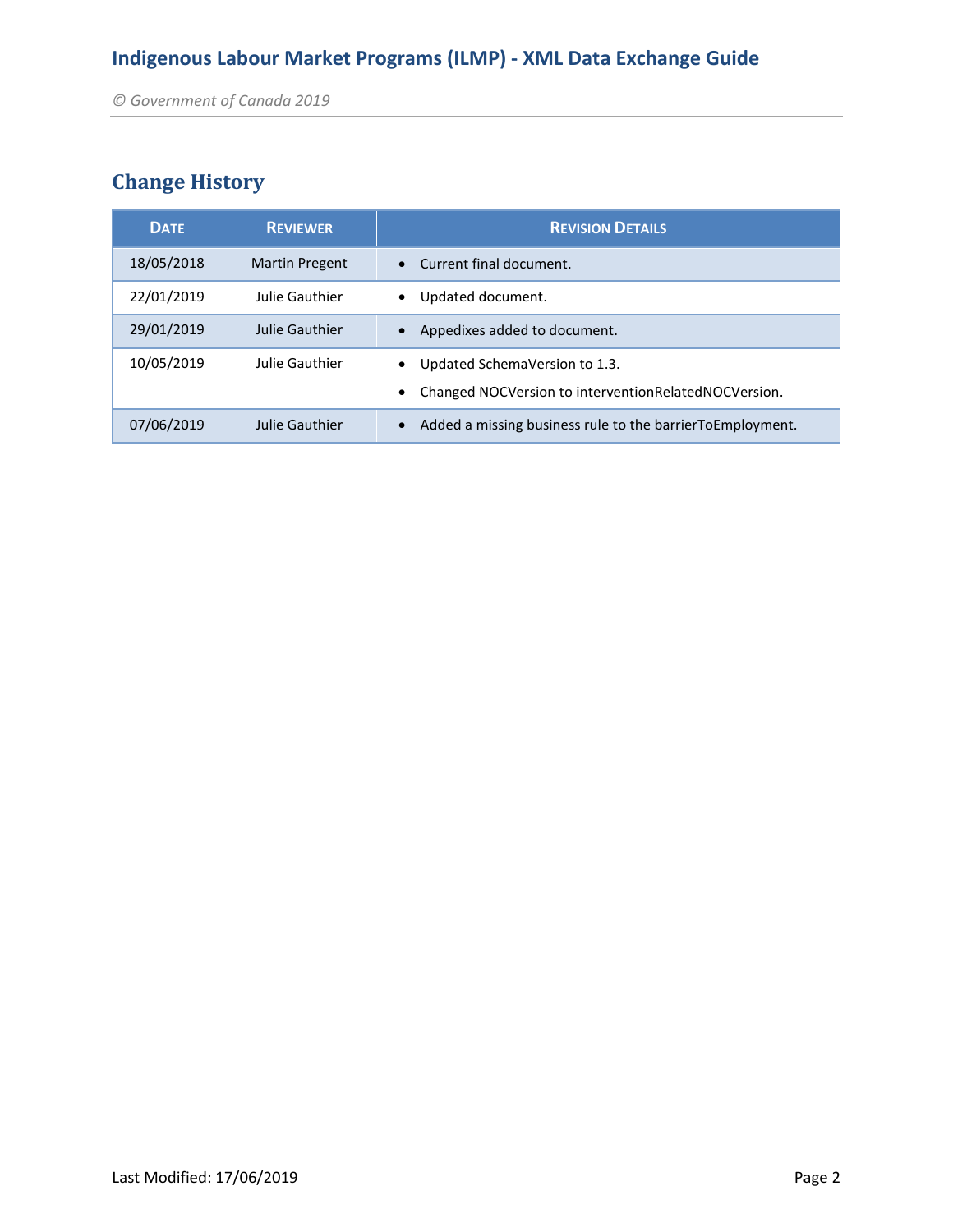*© Government of Canada 2019* 

### XML Data Exchange Guide

This document describes the common schema for all ILMP programs.

Please refer to the program types' appendixes at the end of this document to view the mandatory elements and an XML sample for each program type (ISETP, SPF, and ASETS).

#### **1. Content**

XML Schema: **contentExchangeType**



#### **1.1. Schema Version**

Represents the version of the ILMP XML Schema used to create and validate the XML data file.

- XML Schema: **SchemaVersion**
- Format: Numeric 1.3
- Mandatory: Yes
- Validation Rules:
	- o Must have the value 1.3.

#### **1.2. Agreement Holder Name**

The name by which an agreement holder is commonly known and/or conducts its activities.

- XML Schema: **agreementHolderName**
- Format: Alphanumeric (80)
- Mandatory: Yes
- Validation Rules:
	- o Must contain at least 1 alphabetic character.
	- o Must be between 1 and 80 characters in length.
	- o Removes any spaces at the beginning and end of Agreement Holder Name (TRIM).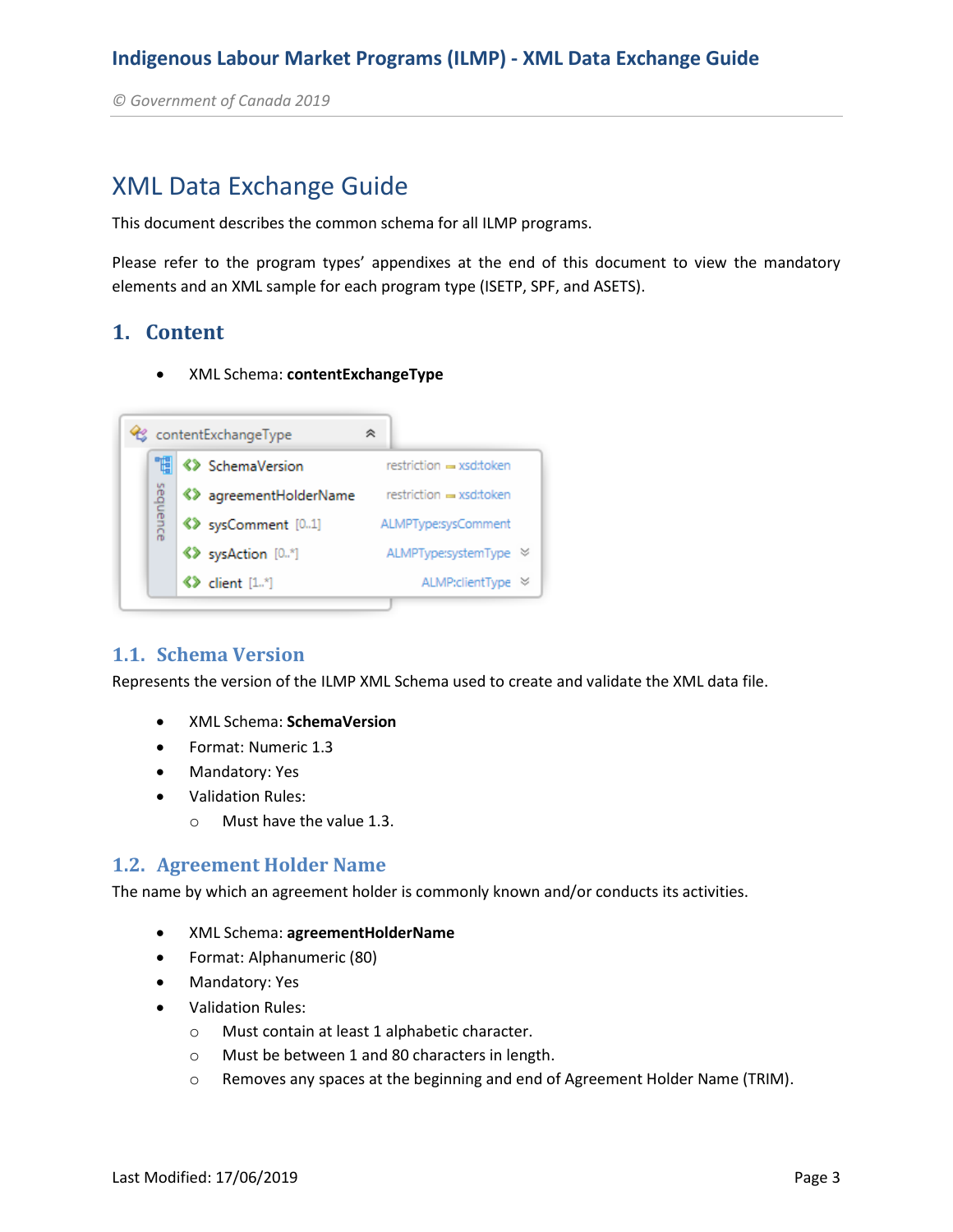*© Government of Canada 2019* 

#### **1.3. System Comment**

This is reserved for use by the automated solution provider. It can be used to indicate the name of the software that was used to create the XML file, the creation date, the last updated date, user updated, intervention total, etc.

- XML Schema: **sysComment**
- Format: Alphanumeric (30)
- Mandatory: No

#### **1.4. Client**

This section contains data about the client, their action plans, and associated interventions.

XML Schema: **clientType**



#### **1.4.1. Social Insurance Number**

The clients' Social Insurance Number (SIN). It must be a valid Social Insurance Number.

- XML Schema: **socialInsuranceNumber**
- Format: Numeric (9)
- Mandatory: Yes
- Validation Rules:
	- o Must be MOD10 Check.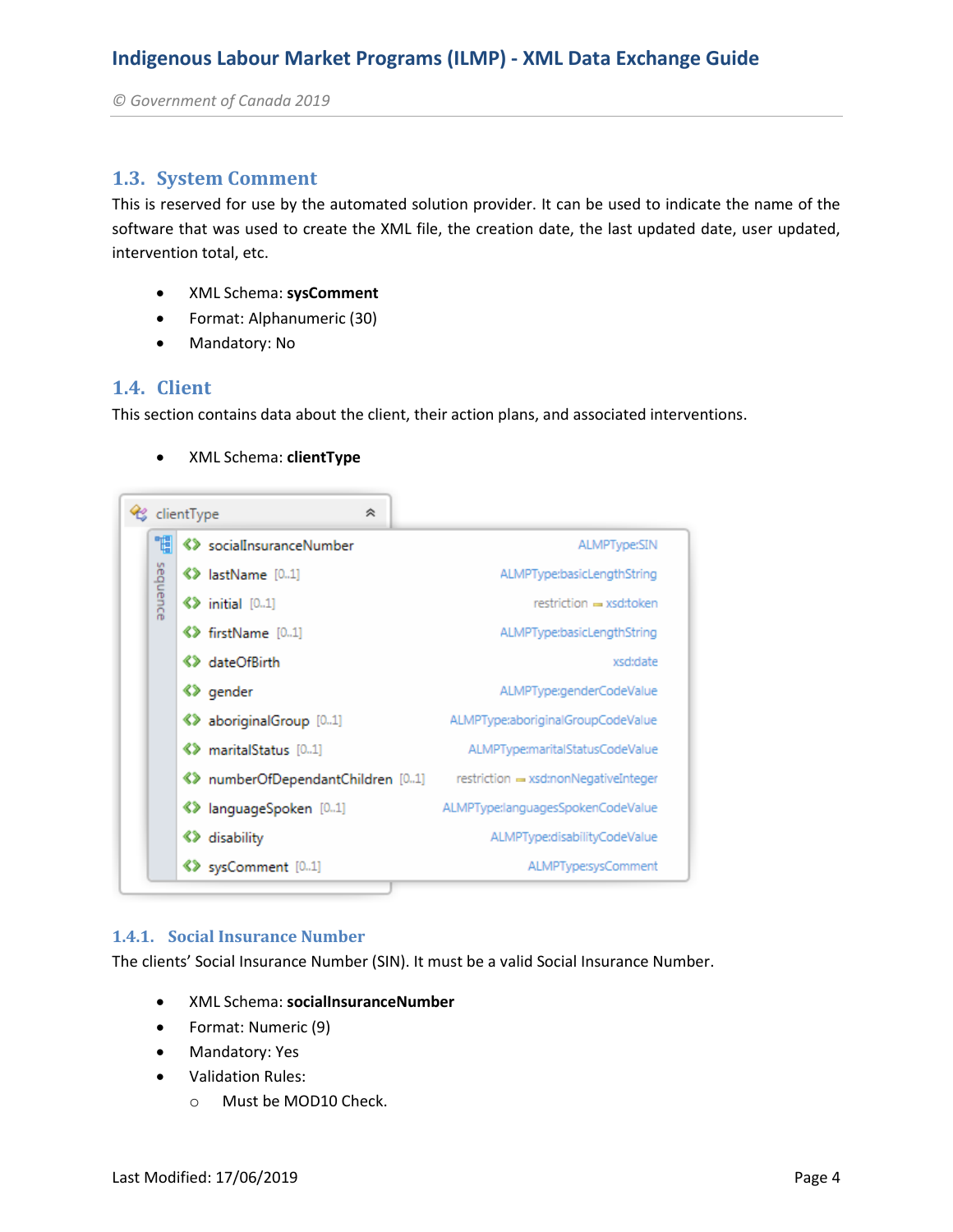*© Government of Canada 2019* 

- o Must not contain all 0's.
- o Must contain 9 digits in total.

#### **1.4.2. Last Name**

Client's last name. Use last name based on valid identification.

- XML Schema: **lastName**
- Format: Alphanumeric (100)
- Mandatory: No
- Validation Rules:
	- o Must contain at least 1 alphabetic character.
	- o Must be between 1 and 100 characters in length.
	- o Removes any spaces at the beginning and end of Last Name (TRIM).

#### **1.4.3. Initial**

Initials of client's middle name. If a client does not have an initial(s), leave this field blank.

- XML Schema: **initial**
- Format: Alphanumeric (5)
- Mandatory: No
- Validation Rules:
	- o Must be between 1 and 5 characters in length.
	- o Removes any spaces at the beginning and end of Last Name (TRIM).

#### **1.4.4. First Name**

Client's first name. Use first name based on valid identification.

- XML Schema: **firstName**
- Format: Alphanumeric (100)
- Mandatory: No
- Validation Rules:
	- o Must contain at least 1 alphabetic character.
	- o Must be between 1 and 100 characters in length.
	- o Removes any spaces at the beginning and end of First Name (TRIM).

#### **1.4.5. Date of Birth**

Specifies the client's date of birth.

- XML Schema: **dateOfBirth**
- Format: Date (YYYY-MM-DD)
- Mandatory: Yes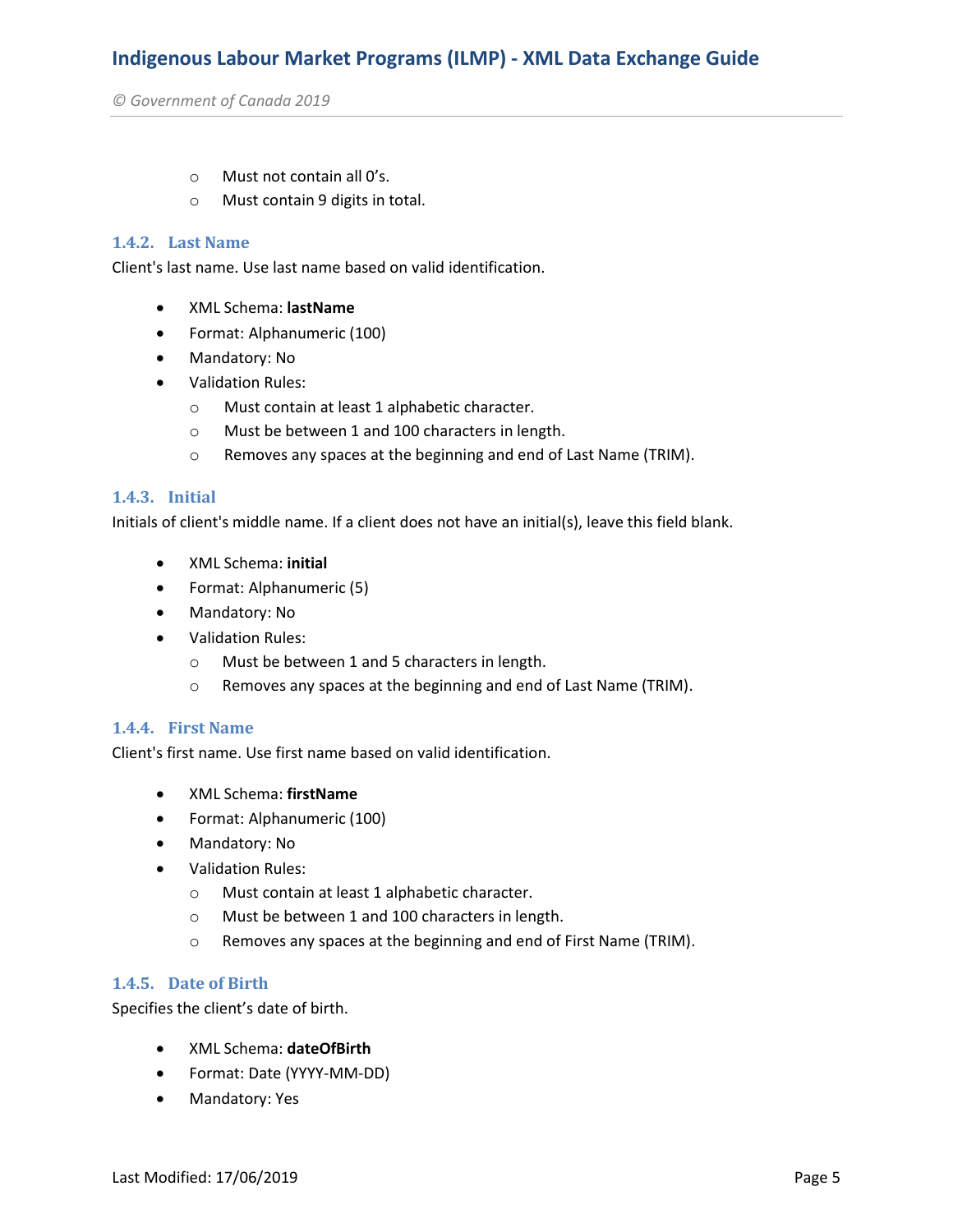*© Government of Canada 2019* 

- Validation Rules:
	- o Must not be a future date.
	- o Must be between 1 and 100 years old inclusively.

#### **1.4.6. Client's Gender**

Male, Female, or Unspecified. Unspecified should be used when a client is unable or does not want to identify with either male or female.

- XML Schema: **gender**
- Format: Numeric (1)
- Mandatory: Yes
- Validation Rules:
	- o Must be one of the following:
		- 1. Male
		- 2. Female
		- **3. Unspecified**

#### **1.4.7. Indigenous Group**

Based on self-identification or as established in the agreement.

- XML Schema: **aboriginalGroup**
- Format: Numeric (1)
- Mandatory: Yes
- Validation Rules:
	- o Must be one of the following:
		- **1. Registered Indian**
		- **2. Non-status Indian**
		- 3. Métis
		- $\blacksquare$  4. Inuit

#### **1.4.8. Marital Status**

Specifies the client's marital status.

- XML Schema: **maritalStatus**
- Format: Numeric (1)
- Mandatory: No
- Validation Rules:
	- o Must be one of the following:
		- **1. Married or equivalent**
		- **2. Single**
		- 4. Divorced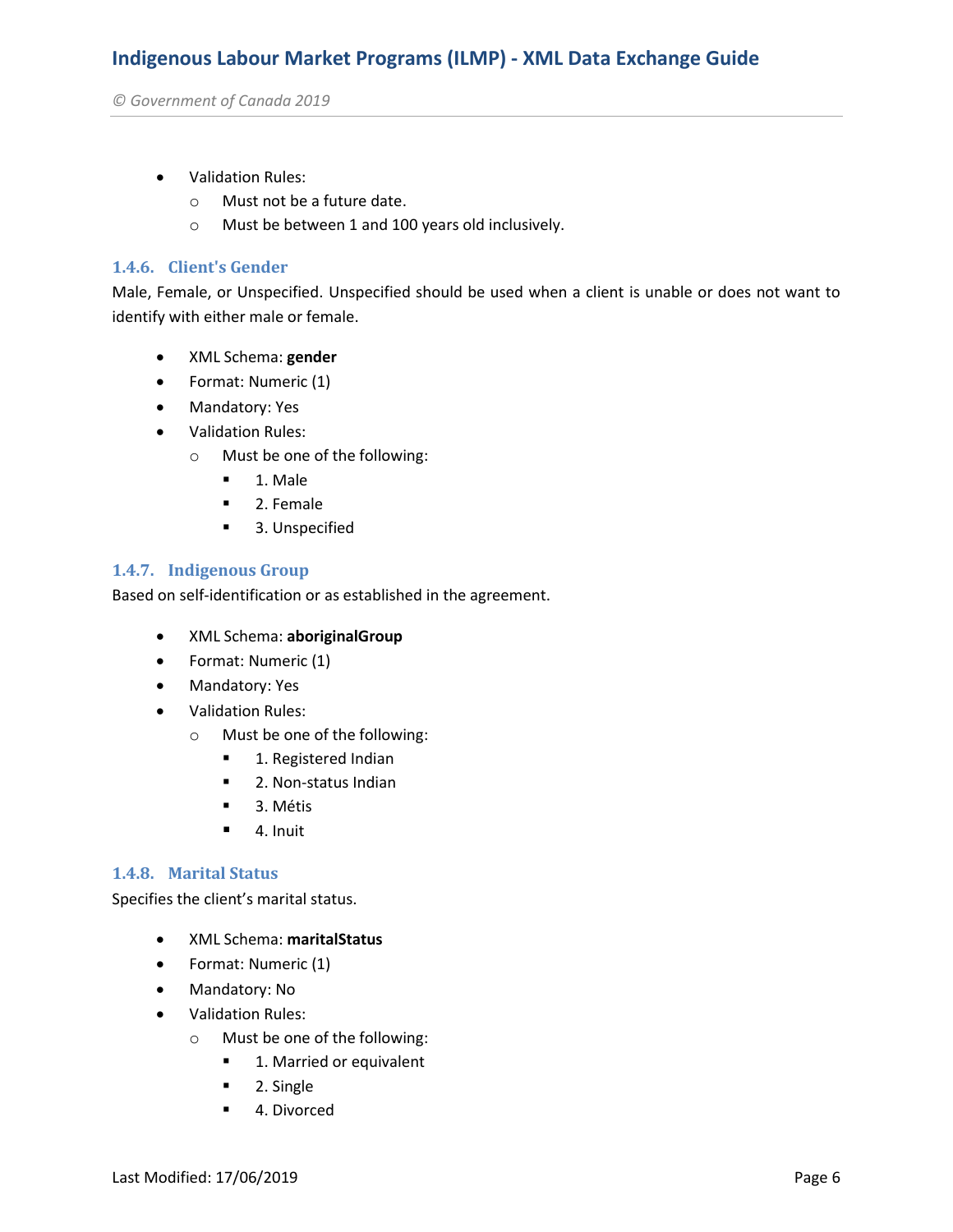*© Government of Canada 2019* 

- 5. Widowed
- 6. Separated

#### **1.4.9. Number of Dependent Children**

A dependent child is defined as an individual, aged 18 or less, who lives in the same household as the client, and for whom they have caregiving responsibilities.

- XML Schema: **numberOfDependantChildren**
- Format: Numeric (2)
- Mandatory: No
- Validation Rules:
	- o Must be a value between 0 and 97.

#### **1.4.10. Language Spoken**

Language(s) spoken by the client.

- XML Schema: **languageSpoken**
- Format: Numeric (2)
- Mandatory: No
- Validation Rules:
	- o Must be one of the following:
		- **1.** Indigenous language(s) only
		- **2. English only**
		- 3. French only
		- **4.** Indigenous language(s) and English
		- 5. Indigenous language(s) and French
		- 6. English and French
		- 7. Indigenous language(s), English and French
		- 8. None of the above

#### **1.4.11. Disability**

Based on self-identification.

- XML Schema: **disability**
- Format: Numeric (1)
- Mandatory: Yes
- Validation Rules:
	- o Must be one of the following:
		- $\blacksquare$  0. No
		- $-1.$  Yes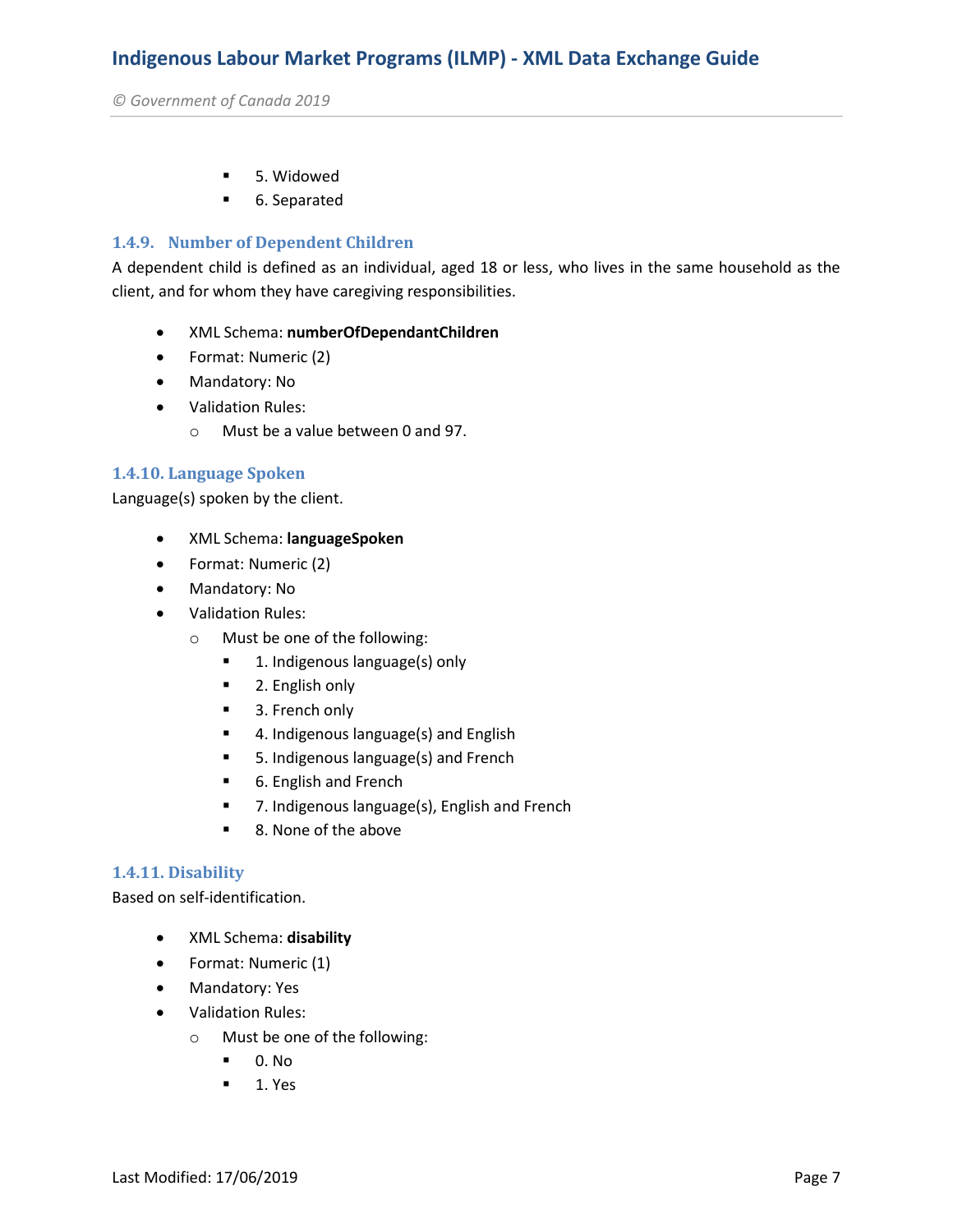*© Government of Canada 2019* 

#### **1.4.12. System Comment**

This is reserved for use by the automated solution provider. It can be used to indicate the name of the software that was used to create the XML file, the creation date, the last updated date, user updated, intervention total, etc.

- XML Schema: **sysComment**
- Format: Alphanumeric (30)
- Mandatory: No

#### **2. Postal Address**

It contains the geo-location (mailing address) of the client and the phone number (if mandatory based on the program type).

The mailing address is used as an address that specifies where mail is to be delivered and that includes information assigned by the municipality and building owners, as well as the assigned Postal Code and other related address information assigned by Canada Post.

#### XML Schema: **addressType**



#### **2.1. Street Address**

Specifies a unique location on a street, a roadway, or an artery within a municipality. This is based on identification information provided by the municipal and/or officially recognized authorities. It may also contain a postal office box (i.e. PO Box or postal box). If the client does not have an address, the address of the office where they are receiving services can be applied. Otherwise, the token 'No Address' must be used.

- XML Schema: **streetAddress**
- Format: Alphanumeric (150)
- Mandatory: Yes
- Validation Rules:
	- o Must be between 2 and 150 characters in length, or the value 'No Address'.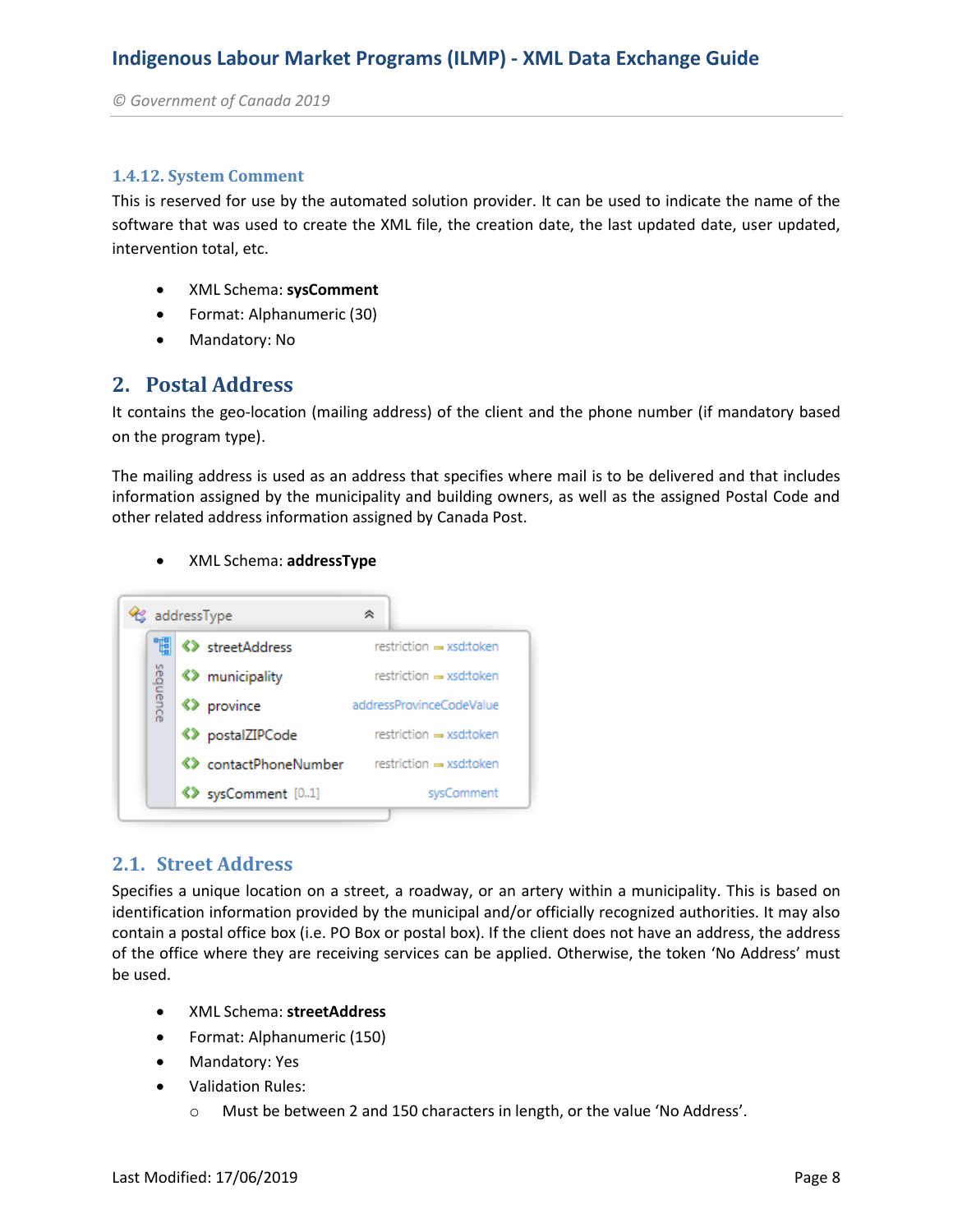o Remove all spaces at the beginning and end of Street Address (TRIM).

#### **2.2. Municipality**

An area commonly recognized as constituting a town, village, city, an official municipality, or a local area that is generally deemed locally to have the status of an official municipality or reserve. If the client does not have a city, the city of the organization must be used.

- XML Schema: **municipality**
- Format: Alphanumeric (100)
- Mandatory: Yes
- Validation Rules:
	- o Must be between 3 and 100 characters in length.
	- o Remove all spaces at the beginning and end of Municipality (TRIM).

#### **2.3. Province**

Specifies the client's province or country of residence. If the client does not have an address, use the province of the organization.

- XML Schema: **province**
- Format: Numeric (2)
- Mandatory: Yes
- Validation Rules:
	- o Must be one of the following:
		- **1. Newfoundland and Labrador**
		- **2. Nova Scotia**
		- 3. New Brunswick
		- 4. Prince Edward Island
		- 5. Quebec
		- 6. Ontario
		- 7. Manitoba
		- 8. Saskatchewan
		- 9. Alberta
		- **10. Northwest Territories**
		- **11. British Columbia**
		- $\blacksquare$  12. Yukon
		- **13. United States**
		- **14. Other country**
		- **16. Nunavut**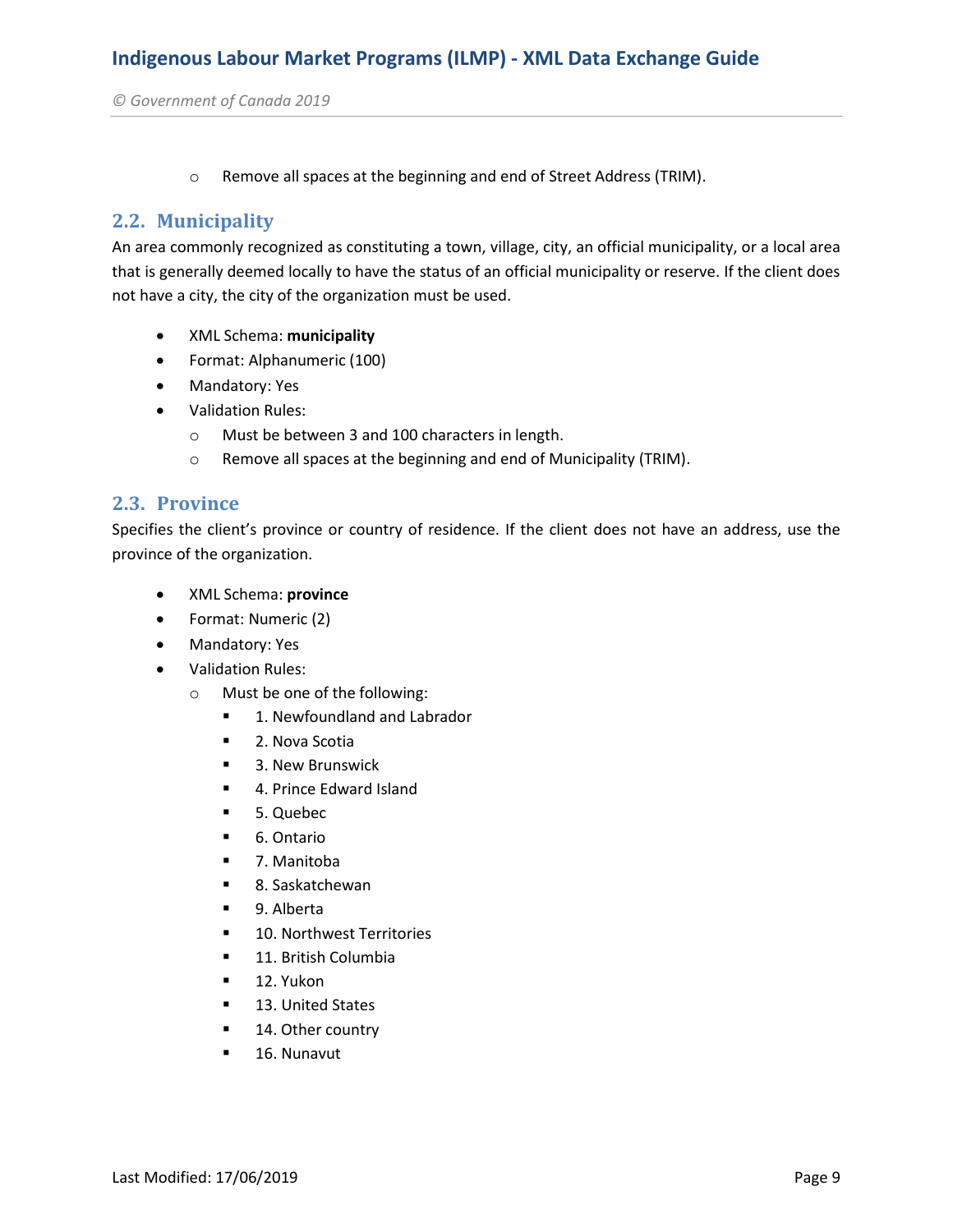#### **2.4. Postal Code**

Specifies the client's postal code (may be outside Canada). It is a code used by various postal authorities in the world (zip code in the USA) to identify a relatively small (10-1,000 people) delivery location. If the client has no address or postal code, the organization's postal code can be used. Otherwise, the token "No Postal Code" must be used.

- XML Schema: **postalZIPCode**
- Format: Alphanumeric (9)
- Mandatory: Yes
- Validation Rules:
	- o If Province 1-12 or 16 is selected, then validate the first letter of the Postal Code against the Province selected.
	- o Must be one of these formats:
		- $A1B2C5$
		- **5-9 DIGITS**
		- "No Postal Code"

#### **2.5. Phone Number**

Represents the client's telephone number. If the client does not have a telephone number, then the option **"**No Telephone**"** must be used.

- XML Schema: **contactPhoneNumber**
- Format: Numeric (15) or "No Telephone"
- Mandatory: No
- Validation Rules:
	- o Must be one of these formats:
		- $-1-223-223-4567$
		- 1-223-223-4567:1234
		- "No Telephone"

#### **2.6. System Comment**

This is reserved for use by the automated solution provider. It can be used to indicate the name of the software that was used to create the XML file, the creation date, the last updated date, user updated, intervention total, etc.

- XML Schema: **sysComment**
- Format: Alphanumeric (30)
- Mandatory: No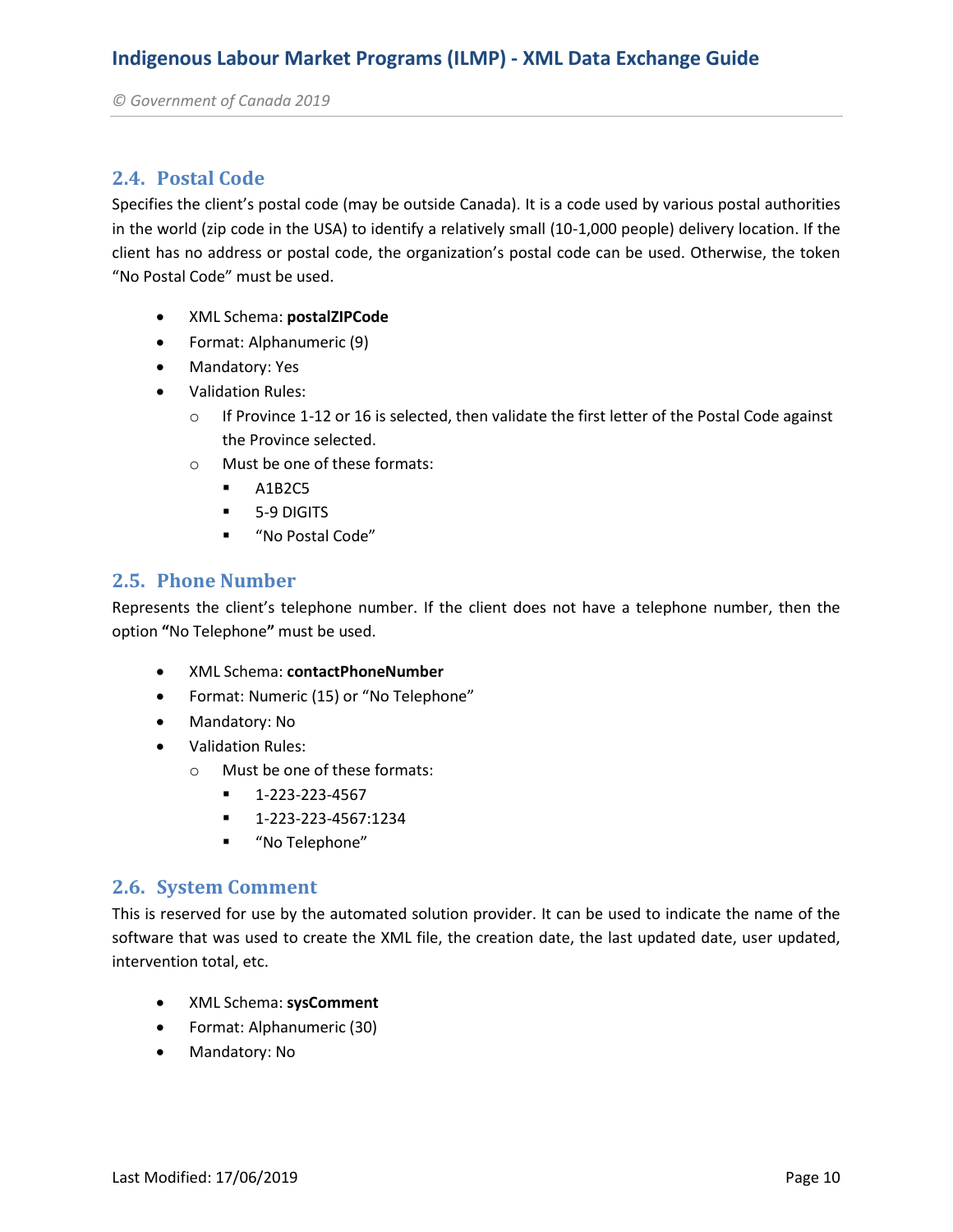*© Government of Canada 2019* 

#### **3. Action Plan**

This contains data about the client's action plan and the associated interventions.

#### XML Schema: **actionPlanType**

|          | actionPlanType<br>仌                              |                                                |
|----------|--------------------------------------------------|------------------------------------------------|
| 1        | <b>《》</b> agreementNumber                        | ALMPType:agreementNumber                       |
|          | <b>♦ 8 educationLevel</b> [01]                   | ALMPType:educationCodeValue                    |
| sequence | <b>K&gt;</b> educationProvince [01]              | ALMPType:educationProvinceCodeValue            |
|          | « > socialAssistanceRecipient [01]               | xsd:boolean                                    |
|          | <b>《》EIClaimant</b> [01]                         | ALMPType:EIClaimantCodeValue                   |
|          | <b>《》 barrierToEmployment</b> [011]              | ALMPType:barrierToEmploymentCodeValue          |
|          | «> actionPlanPreviousEmployment                  | ALMPType:actionPlanPreviousEmploymentCodeValue |
|          | «> actionPlanPreviousEmploymentNOC [01]          | restriction = xsd:token                        |
|          | ◆ actionPlanPreviousEmploymentNOCVersion [01]    | ALMPType:NOCVersionValue                       |
|          | «> actionPlanPreviousEmploymentScheduleType [01] | ALMPType:scheduleTypeCodeValue                 |
|          | <>>actionPlanStartDate [01]                      | ALMPType:APStartDate                           |
|          | <b>《》actionPlanResultCode</b> [01]               | ALMPType:actionPlanResultCodeValue             |
|          | <b>《》</b> actionPlanResultRelatedNOC [01]        | restriction = xsd:token                        |
|          | «> actionPlanResultRelatedNOCVersion [01]        | ALMPType:NOCVersionValue                       |
|          | «> actionPlanResultEducationLevel [01]           | ALMPType:educationCodeValue                    |
|          | <b>《》</b> actionPlanResultDate [01]              | xsd:date                                       |
|          | «> actionPlanFutureEducationLevel [01]           | ALMPType:educationCodeValue                    |
|          | <b>《》actionPlanChildCareNeed</b> [01]            | xsd:boolean                                    |
|          | «> actionPlanChildCareFundedCode [01]            | ALMPType:childCareFundingSourceCodeValue       |
|          | <b>《》</b> sysComment [01]                        | ALMPType:sysComment                            |

#### **3.1. Agreement Number**

Agreement number (EI or CRF).

- XML Schema: **agreementNumber**
- Format: Numeric (9)
- Mandatory: Yes
- Validation Rules: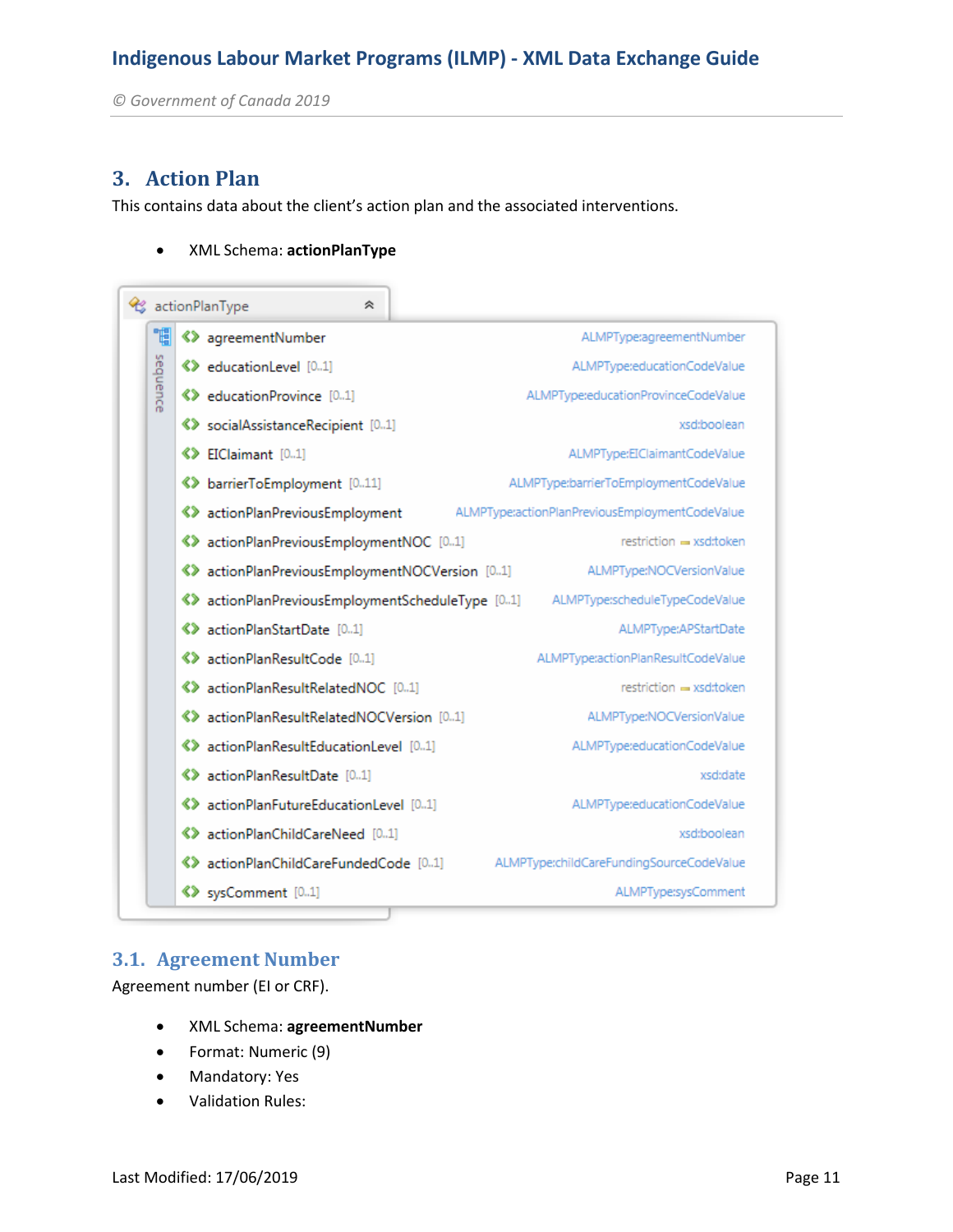- o Must be a valid EI or CRF agreement number.
- o Must be between 7 and 9 digits in length.

#### **3.2. Education Level**

Highest level of education attained at the time of creation of Action Plan.

- XML Schema: **educationLevel**
- Format: Numeric (2)
- Mandatory: No
- Validation Rules:
	- o Must be one of the following:
		- 1. No formal education
		- $\blacksquare$  2. Up to grade 7-8 (Sec. I = Grade 8)
		- **3. Grade 9-10 (Sec. II-III)**
		- **4. Grade 11-12 (Sec. IV-V)**
		- **5. Secondary school diploma or GED**
		- 6. Some post-secondary training
		- 7. Apprenticeship, trades certificate, or vocational training diploma
		- 8. College, CEGEP, or other non-university certificate or diploma
		- 9. University certificate or diploma
		- **10. University Bachelor degree**
		- **11. University Master's degree**
		- **12. University Doctorate**

#### **3.3. Education Province**

Province (or area outside Canada) in which the highest level of education was attained.

- XML Schema: **educationProvince**
- Format: Numeric (2)
- Mandatory: No
- Validation Rules:
	- o Must be one of the following:
		- **1. Newfoundland and Labrador**
		- **2. Nova Scotia**
		- 3. New Brunswick
		- 4. Prince Edward Island
		- 5. Quebec
		- 6. Ontario
		- 7. Manitoba
		- 8. Saskatchewan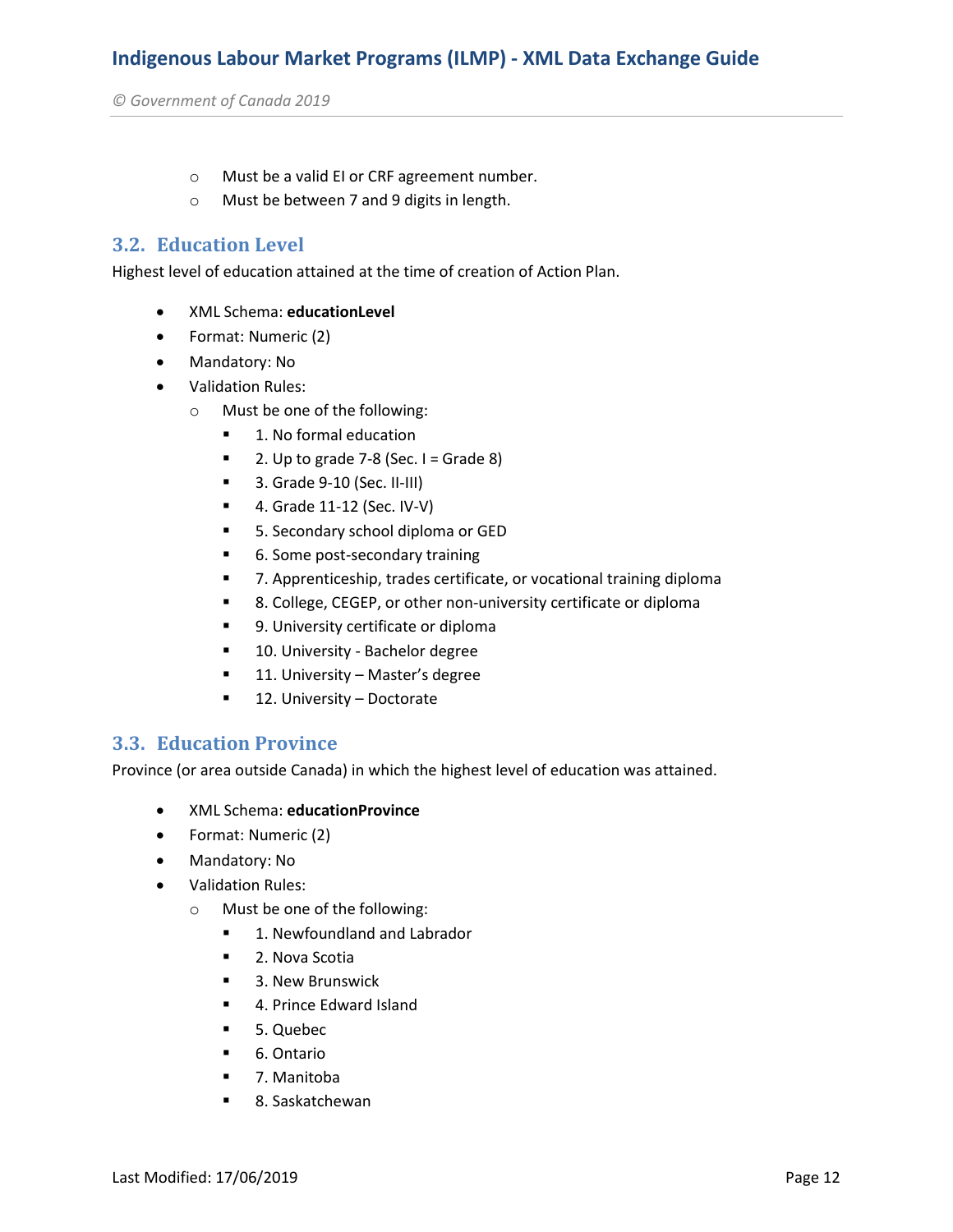*© Government of Canada 2019* 

- 9. Alberta
- **10. Northwest Territories**
- **11. British Columbia**
- $-12.$  Yukon
- **14. Outside Canada**
- **16. Nunavut**

#### **3.4. Social Assistance Recipient**

Is the client a Social Assistance Recipient at the time of creation of the Action Plan?

- XML Schema: **socialAssistanceRecipient**
- Format: Numeric (1)
- Mandatory: Yes
- Validation Rules:
	- o Must be one of the following:
		- $\blacksquare$  0. No
		- $-1.$  Yes

#### **3.5. Employment Insurance Claimant**

Type of Employment Insurance Claimant when starting the Action Plan.

- XML Schema: **EIClaimant**
- Format: Numeric (1)
- Mandatory: Yes
- Validation Rules:
	- o Must be one of the following:
		- **1. Employment insurance claimant**
		- 2. Reach-back client/former claimant
		- 3. Non-insured client

#### **3.6. Barriers to Employment**

A client may have more than one (1) barrier to employment. Choose all that apply.

- XML Schema: **barrierToEmployment**
- Format: Numeric (2)
- Mandatory: No
- Validation Rules:
	- o Must be one or more of the following (multi-selection of barriers is allowed):
		- $\blacksquare$  1. None
		- 2. Lack of labour force attachment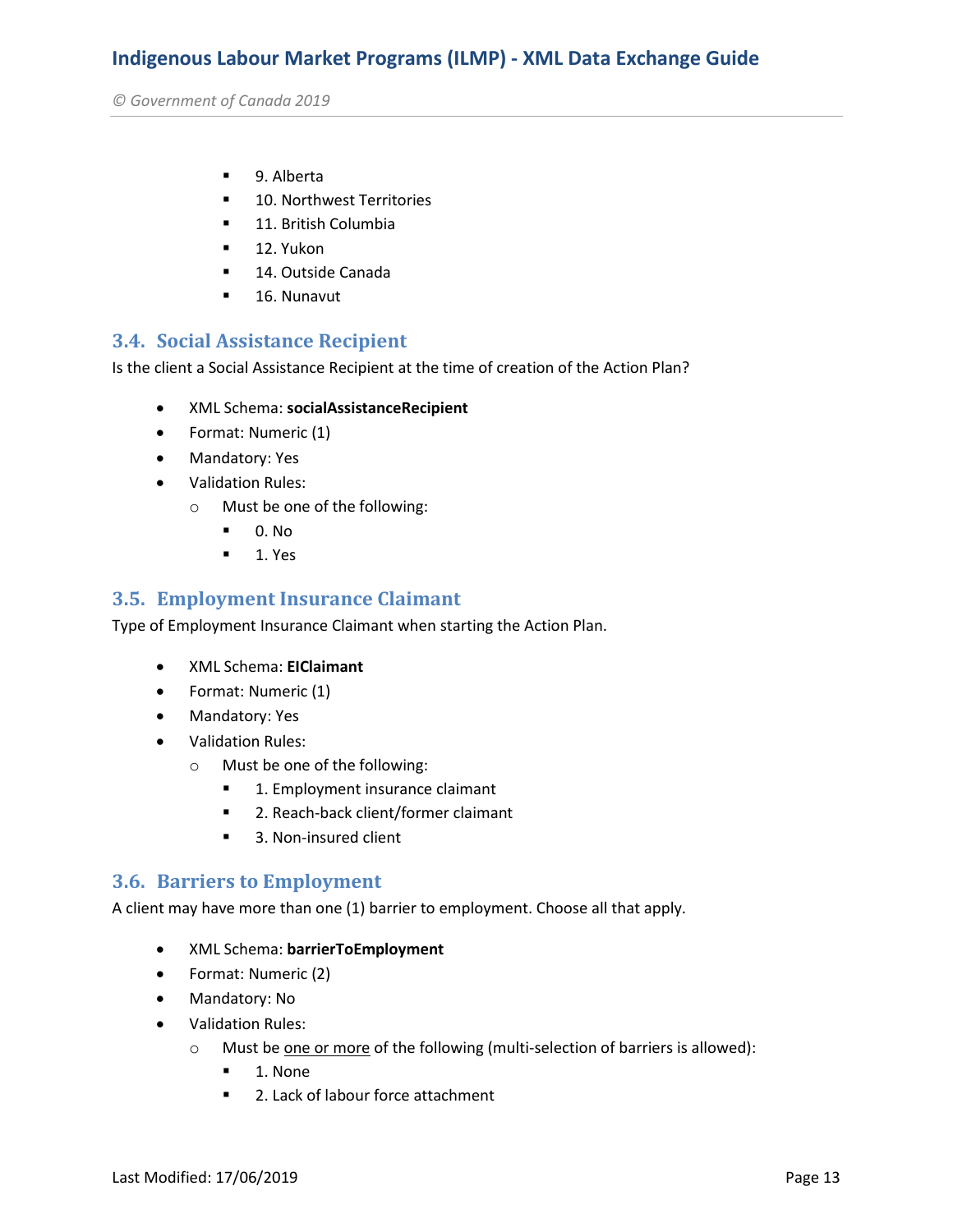*© Government of Canada 2019* 

- 3. Lack of work experience
- 4. Lack of transportation
- **5. Remoteness**
- 6. Language
- 7. Education
- 8. Economic
- 9. Dependent care
- 10. Lack of marketable skills
- **11. Physical, emotional, or mental health**
- 12. Other barrier not listed above
- o If the barrierToEmployment is '1. None', then no other values can be provided for the barrierToEmployment.

#### **3.7. Action Plan Client Status at Intake**

Represents the client's employment status prior at the beginning of the action plan.

- XML Schema: **actionPlanPreviousEmployment**
- Format: Numeric (2)
- Mandatory: No
- Validation Rules:
	- o Must be one of the following:
		- **1.** Unemployed
		- 2. Employed
		- 9. Student

#### **3.8. Action Plan Employed Client Details at Intake – NOC**

Refers to the National Occupational Codes related to the client's previous employment.

- XML Schema: **actionPlanPreviousEmploymentNOC**
- Format: Numeric (4)
- Mandatory: Conditional, mandatory when '2. Employed' is selected for actionPlanPreviousEmployment.
- Validation Rules:
	- o Must contain 4 digits.
	- o Must be a valid entry in the National Occupation Code table.

#### **3.9. Action Plan Employed Client Details at Intake – NOC Version**

Represents the version of National Occupation Code provided in Employed Client Details at Intake – NOC.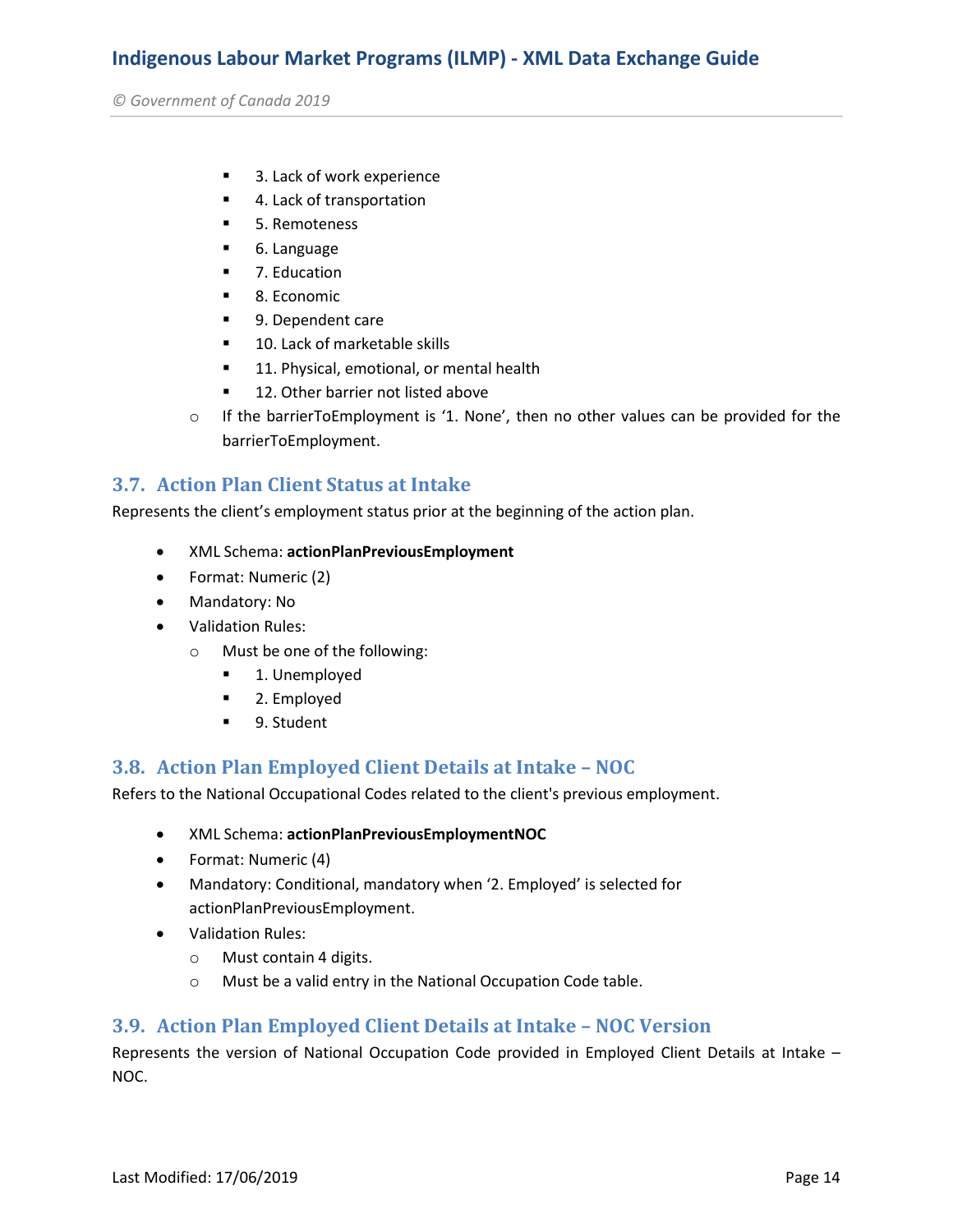*© Government of Canada 2019* 

- XML Schema: **actionPlanPreviousEmploymentNOCVersion**
- Format: Numeric (4)
- Mandatory: Conditional, mandatory when '2. Employed' is selected for actionPlanPreviousEmployment.
- Validation Rules:
	- o Must be a valid entry in 2006/2011/2016 and so on.

#### **3.10. Action Plan Employed Client Details at Intake – Status**

The status related to the action plan's Employed Client Details at Intake.

- XML Schema: **actionPlanPreviousEmploymentScheduleType**
- Format: Numeric (1)
- Mandatory: Conditional, mandatory when '2. Employed' is selected for actionPlanPreviousEmployment.
- Validation Rules:
	- o Must be one of the following:
		- $\blacksquare$  1. Full-time
		- **2. Part-time**

#### **3.11. Action Plan Start Date**

Start date of the action plan. A client cannot have more than a single ongoing Action Plan. In order to have a new Action Plan, Action Plan Result Date of the previous Action Plan must have a date.

- XML Schema: **actionPlanStartDate**
- Format: Date (YYYY-MM-DD)
- Mandatory: No
- Validation Rules:
	- o Must be formatted as 'YYYY-MM-DD'.
	- o Must be after the year 2000.
	- o Must be before the Action Plan Result Date.
	- o Must be before the Intervention Start Date.
	- o Must not be a future date.

#### **3.12. Action Plan Result Code**

Result of the action plan.

- XML Schema: **actionPlanResultCode**
- Format: Numeric (1)
- Mandatory: Conditional, mandatory when actionPlanResultDate is provided.
- Validation Rules: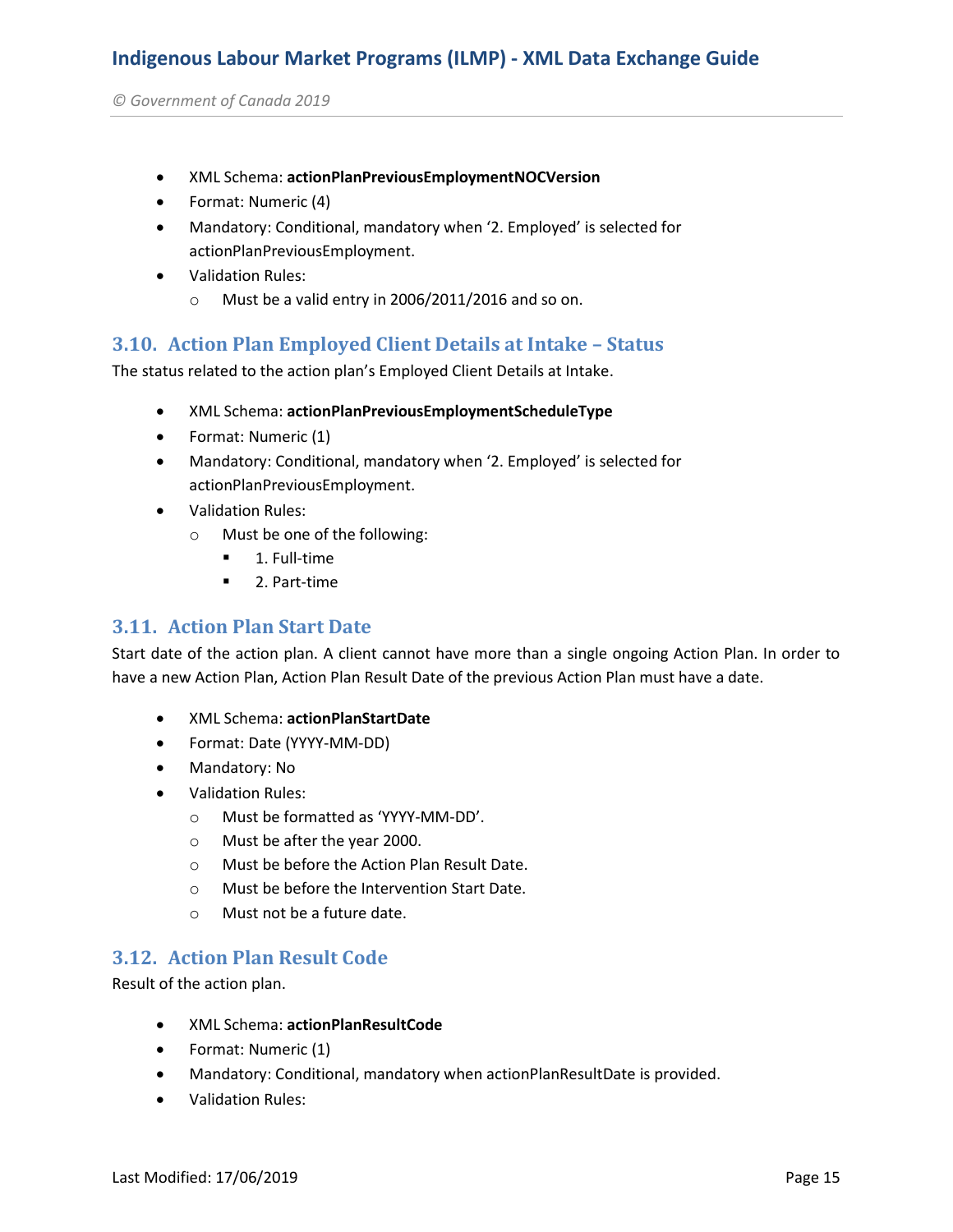*© Government of Canada 2019* 

- o Must be one of the following:
	- 1. Unemployed but available for work
	- 2. Employed
	- 3. Self-employed
	- 4. Returned to school
	- 5. Unspecified client could not be reached
	- 6. No longer in labour force
	- 7. Stay in school
	- 9. Ready for work

#### **3.13. Action Plan Result Related NOC**

Refers to National Occupational Codes related to the client's employment.

- XML Schema: **actionPlanResultRelatedNOC**
- Format: Numeric (4)
- Mandatory: Conditional, mandatory when '2. Employed' is selected for actionPlanResultCode.
- Validation Rules:
	- o Must contain 4 digits.
	- o Must be a valid entry in the National Occupation Code table.

#### **3.14. Action Plan Result NOC Version**

Represents the version of National Occupation Code provided in Intervention related NOC.

- XML Schema: **actionPlanResultRelatedNOCVersion**
- Format: Numeric (4)
- Mandatory: Conditional, mandatory when '2. Employed' is selected for actionPlanResultCode.
- Validation Rules:
	- o Must be a valid entry in 2006/2011/2016 and so on.

#### **3.15. Action Plan Details on the Returned to School Result**

When the client returned to school at the end of the action plan, the type of education level needs to be provided.

- XML Schema: **actionPlanFutureEducationLevel**
- Format: Numeric (2)
- Mandatory: Conditional, mandatory when '4. Returned to school' is selected for actionPlanResultCode.
- Validation Rules: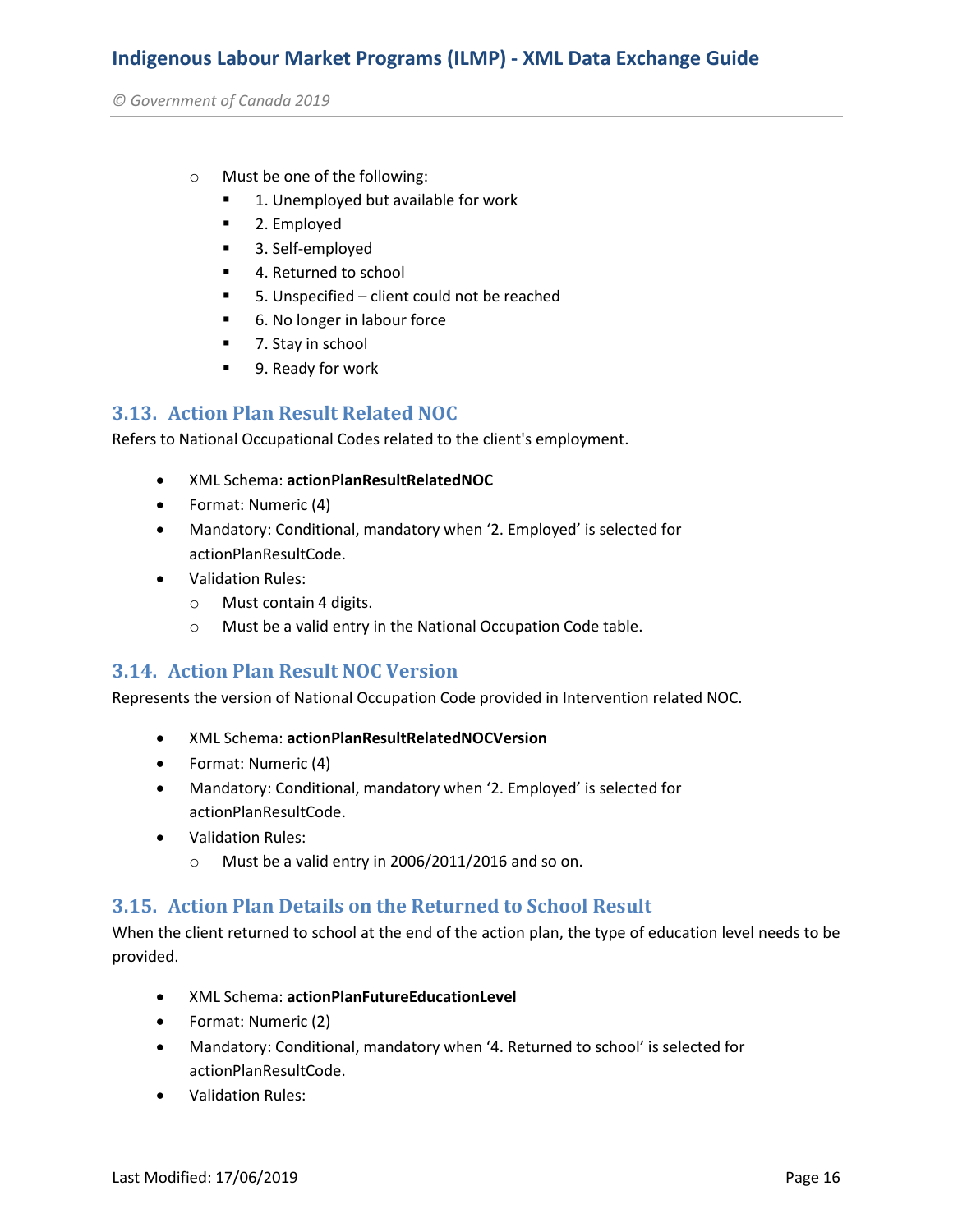*© Government of Canada 2019* 

- o Must be one of the following:
	- 5. Secondary school diploma or GED
	- 8. College, CEGEP, or other non-university certificate or diploma
	- 9. University certificate or diploma
	- **10. University Bachelor degree**

#### **3.16. Action Plan Result Education Level**

Education level after the completion of the action plan.

- XML Schema: **actionPlanResultEducationLevel**
- Format: Numeric (2)
- Mandatory: Conditional, mandatory when actionPlanResultCode is provided.
- Validation Rules:
	- o Must be one of the following:
		- 1. No formal education
		- $\blacksquare$  2. Up to grade 7-8 (Sec. I = Grade 8)
		- **3. Grade 9-10 (Sec. II-III)**
		- **4. Grade 11-12 (Sec. IV-V)**
		- 5. Secondary school diploma or GED
		- 6. Some post-secondary training
		- 7. Apprenticeship, trades certificate, or vocational training diploma
		- 8. College, CEGEP, or other non-university certificate or diploma
		- **9.** University certificate or diploma
		- **10. University Bachelor degree**
		- **11. University Master's degree**
		- 12. University Doctorate

#### **3.17. Action Plan Result Date**

End date of Action Plan. Date when the final outcome of the action plan was reached. Current Action Plan Result Date must have a value in order to start another Action Plan.

- XML Schema: **actionPlanResultDate**
- Format: Date (YYYY-MM-DD)
- Mandatory: Conditional, mandatory when actionPlanResultCode is provided
- Validation Rules:
	- o Must be formatted as 'YYYY-MM-DD'.
	- o Must be on or after the Action Plan Start Date.
	- o Must be on or after the latest Intervention End Date.
	- o Must not be a future date.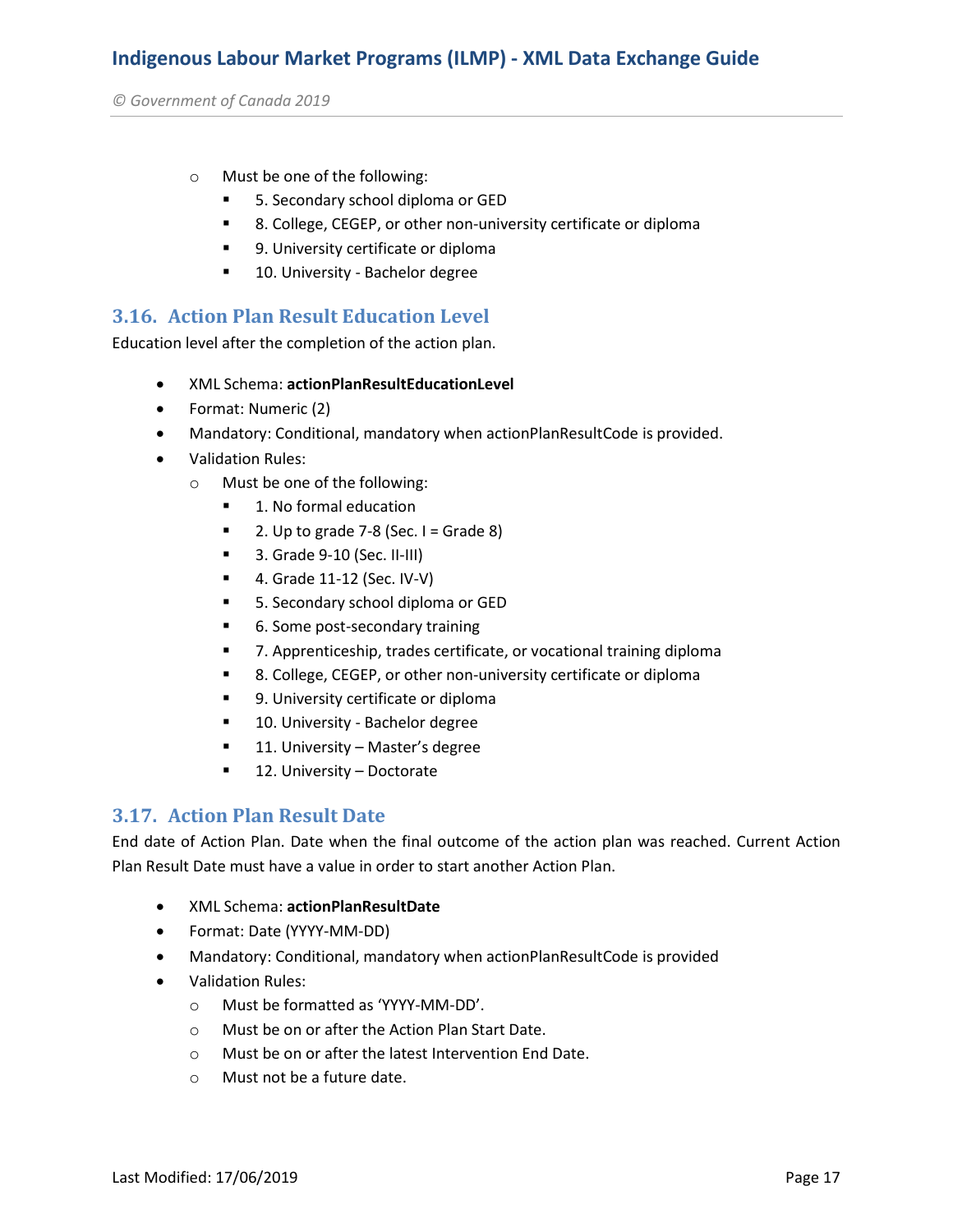*© Government of Canada 2019* 

#### **3.18. Action Plan Childcare Need**

Is childcare required for this Action Plan?

- XML Schema: **actionPlanChildCareNeed**
- Format: Numeric (1)
- Mandatory: No
- Validation Rules:
	- o Must be one of the following:
		- $\blacksquare$  0. No
		- $-1.$  Yes

#### **3.19. Action Plan Childcare Funded Code**

Type of financial support allocated to childcare.

- XML Schema: **actionPlanChildCareFundedCode**
- Format: Numeric (1)
- Mandatory: No
- Validation Rules:
	- o Must be one of the following:
		- 1. Not applicable
		- **2. FNICCI**
		- $-3.$  EI/CRF
		- 4. Provincial funding or subsidy
		- 5. No funding received
		- 6. Daycare space not available
		- 7. Assisted by family/Self-funded
	- o If actionPlanChildCareNeed is '0. No', then the actionPlanChildCareFundedCode value must be set to '1. Not Applicable'.
	- o If actionPlanChildCareNeed is set to '1. Yes', then the actionPlanChildCareFundedCode value cannot be '1. Not Applicable'.

#### **3.20. System Comment**

This is reserved for use by the automated solution provider. It can be used to indicate the name of the software that was used to create the XML file, the creation date, the last updated date, user updated, intervention total, etc.

- XML Schema: **sysComment**
- Format: Alphanumeric (30)
- Mandatory: No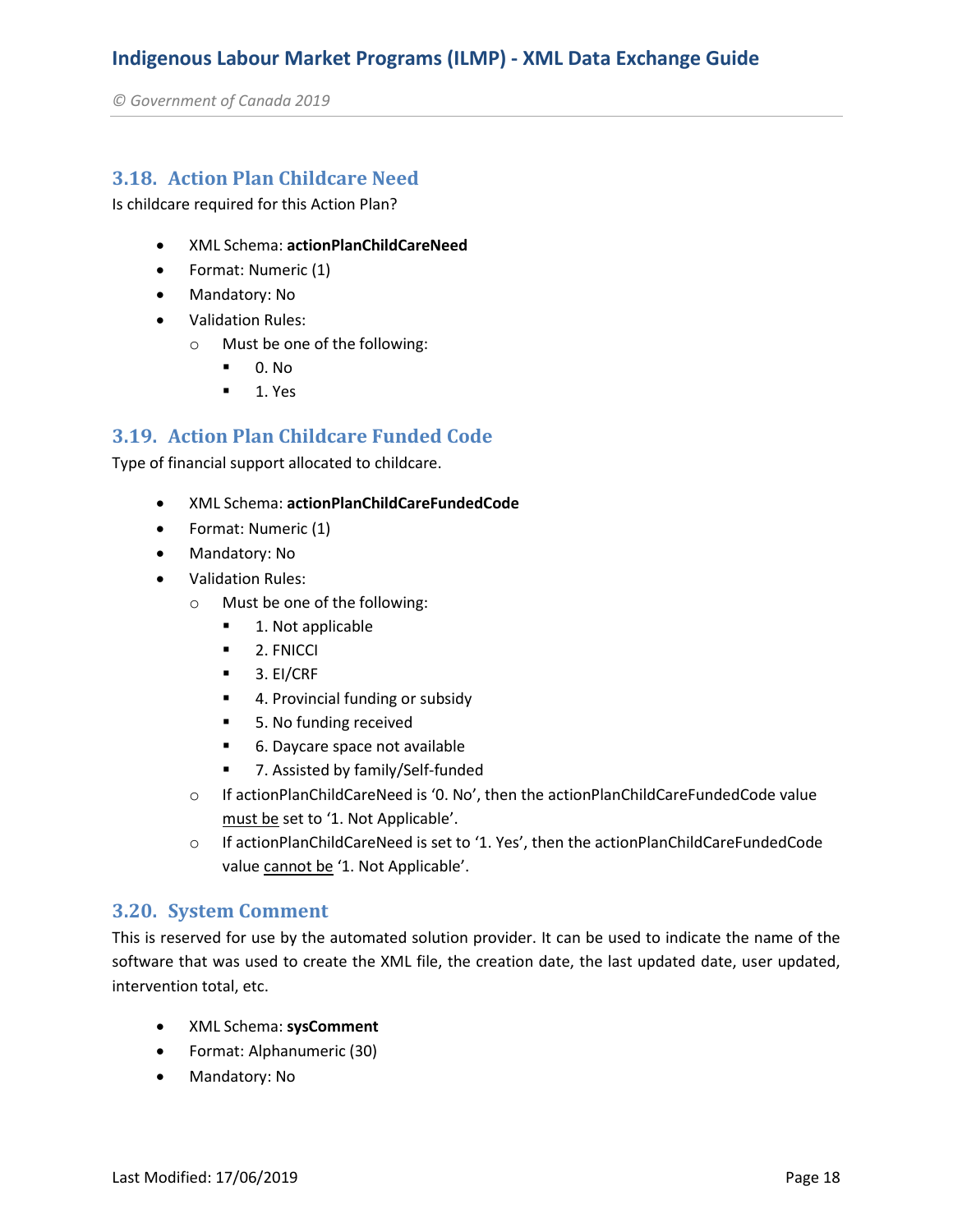*© Government of Canada 2019* 

#### **4. Intervention**

Contains all the data of the action plan's interventions.

XML Schema: **interventionType**



#### **4.1. Intervention Code**

Interventions working group codes. An Action Plan must have at least one (1) intervention.

- XML Schema: **interventionCode**
- Format: Numeric (3)
- Mandatory: Yes
- Validation Rules:
	- o Must be one of the following:
		- 1. Career research and exploration
		- 2. Diagnostic assessment
		- 3. Employment counselling
		- 4. Skills development Essential skills
		- **5. Skills development Academic upgrading**
		- 6. Work experience Job creation partnerships
		- 7. Work experience Wage subsidy
		- 8. Work experience Student employment
		- 9. Occupational skills training Certificate
		- **10. Occupational skills training Diploma**
		- **11. Occupational skills training Degree**
		- **12. Occupational skills training Apprenticeship**
		- **13. Occupational skills training Vocational**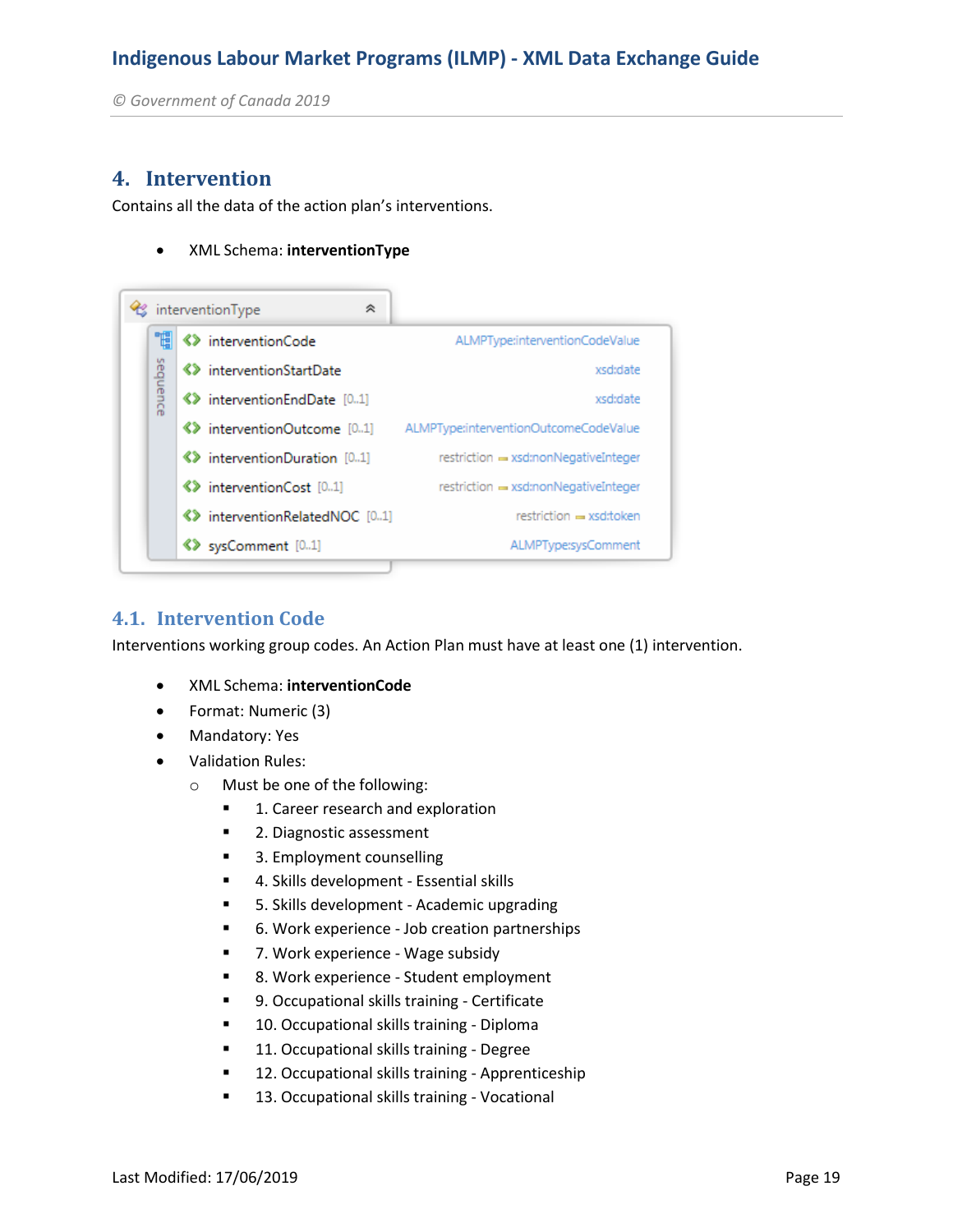*© Government of Canada 2019* 

- 14. Self-employment
- **15. Job search preparation strategies**
- 16. Job starts supports
- **17. Employer referral**
- **18. Employment retention supports**
- 19. Referral to agencies
- 20. Pre-career development

#### **4.2. Intervention Start Date**

Start date of the intervention. An action plan must have at least one (1) intervention.

- XML Schema: **interventionStartDate**
- Format: Date (YYYY-MM-DD)
- Mandatory: Yes
- Validation Rules:
	- o Must be in the YYYY-MM-DD format.
	- o Must be after the year 2000.
	- o Must be on or after the Action Plan Start Date.
	- o Must be before the Intervention End Date.

#### **4.3. Intervention End Date**

End date of the intervention. An action plan must have at least one (1) Intervention. It may contain many interventions.

- XML Schema: **interventionEndDate**
- Format: Date (YYYY-MM-DD)
- Mandatory: Conditional, mandatory when actionPlanResultDate is provided.
- Validation Rules:
	- o Must be in the YYYY-MM-DD format.
	- o Must be on or after the Intervention Start Date.
	- o Must be less than 60 months after the Intervention Start Date.

#### **4.4. Intervention Outcome**

Outcome of the intervention.

- XML Schema: **interventionOutcome**
- Format: Numeric (2)
- Mandatory: Conditional, mandatory when actionPlanResultDate is provided.
- Validation Rules:
	- o Must be one of the following: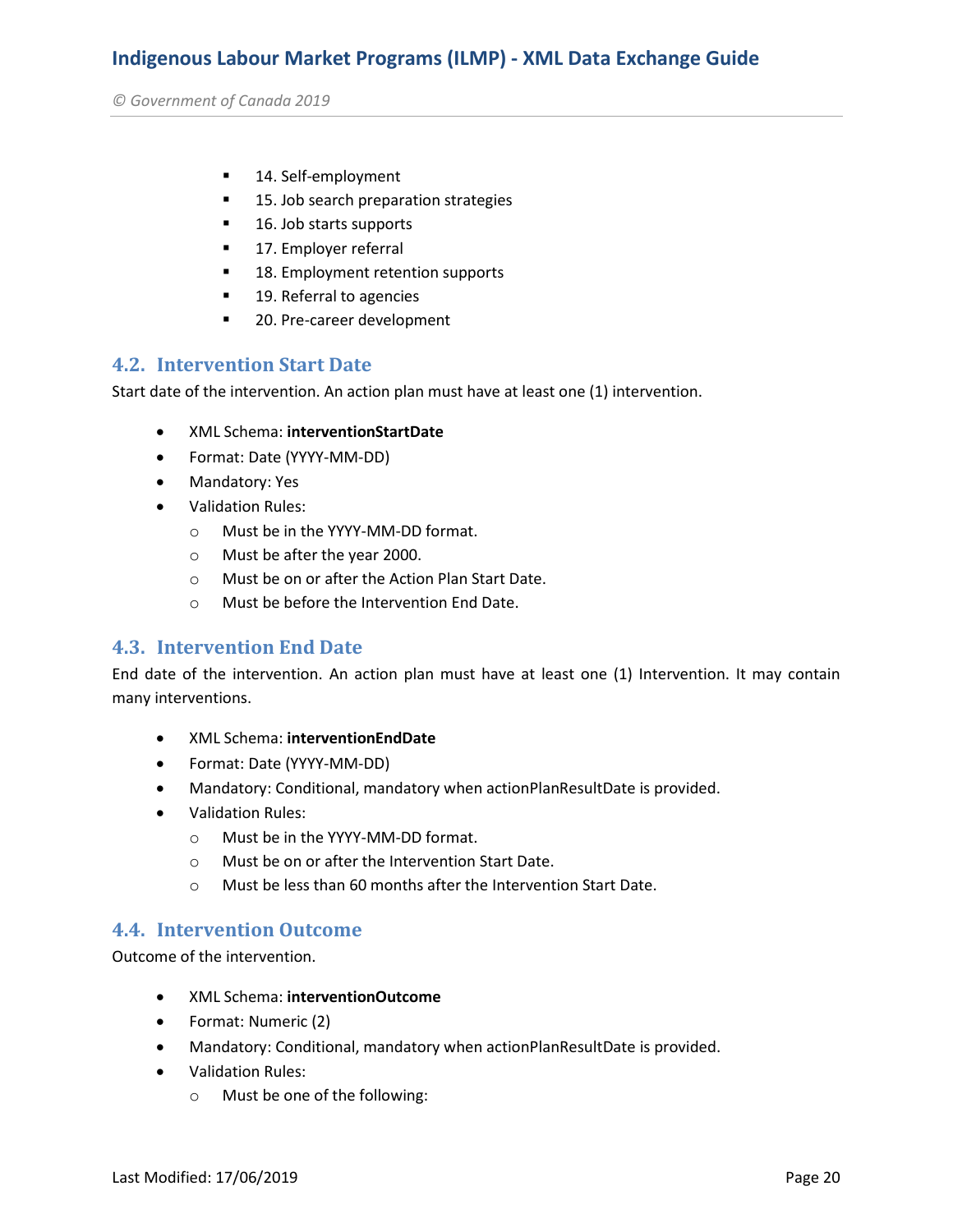*© Government of Canada 2019* 

- **1. Complete**
- 2. In progress
- 3. Incomplete
- 4. Failed to report
- **5. Cancelled**
- 6. Rescheduled

#### **4.5. Intervention Duration**

Total number of days a client is involved in an intervention. Does not count days where no action was required on the part of the client.

- XML Schema: **interventionDuration**
- Format: Numeric (3)
- Mandatory: Conditional, mandatory when actionPlanResultDate is provided.
- Validation Rules:
	- o Must be a value between 0 and 999.
	- o Must be in the span between interventionStartDate and interventionEndDate.

#### **4.6. Intervention Cost**

Cost of the intervention.

- XML Schema: **interventionCost**
- Format: Numeric (6)
- Mandatory: Conditional, mandatory when actionPlanResultDate is provided.
- Validation Rules:
	- o Must be between 0 and 999999.
	- o Must have a value when the Intervention End Date is provided.

#### **4.7. Intervention Related NOC**

National Occupation Code related to training or work experience based interventions.

- XML Schema: **interventionRelatedNOC**
- Format: Numeric (4)
- Mandatory: Conditional, mandatory when interventionCode is 6-13.
- Validation Rules:
	- o Must contain 4 digits.
	- o Must be a valid entry in the National Occupation Code table.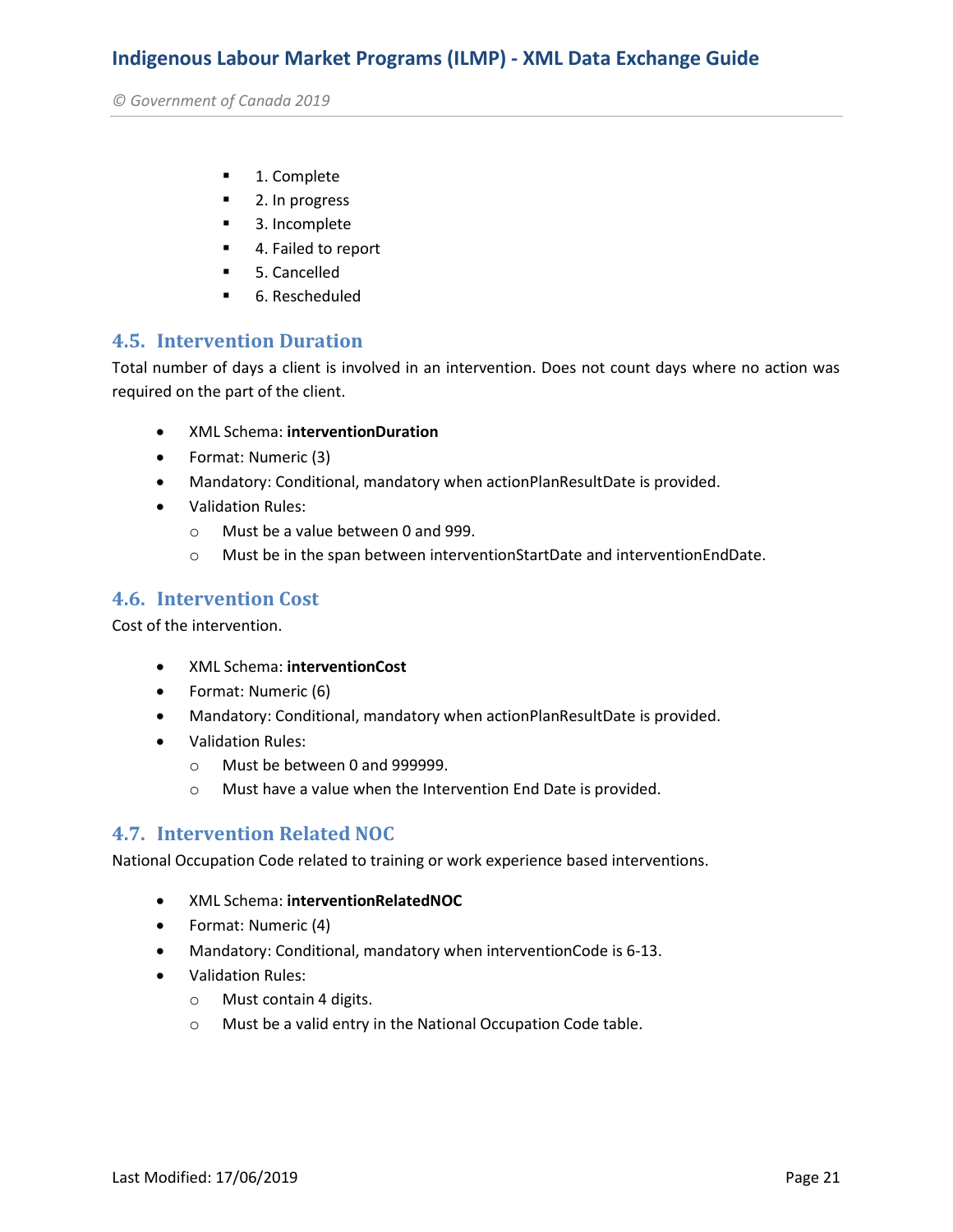*© Government of Canada 2019* 

#### **4.8. Intervention Related NOC Version**

Represents the version of National Occupation Code provided in Intervention related NOC. This represents the revision and structure of the National Occupational Classification (NOC) used in the provincial or territorial system. The latest NOC structures are versions 2011 and 2016.

- XML Schema: **interventionRelatedNOCVersion**
- Format: Numeric (4)
- Mandatory: Conditional, mandatory when interventionRelatedNOC is provided
- Validation Rules:
	- o Must be a valid entry in 2006/2011/2016 and so on.

#### **4.9. System Comment**

This is reserved for use by the automated solution provider. It can be used to indicate the name of the software that was used to create the XML file, the creation date, the last updated date, user updated, intervention total, etc.

- XML Schema: **sysComment**
- Format: Alphanumeric (30)
- Mandatory: No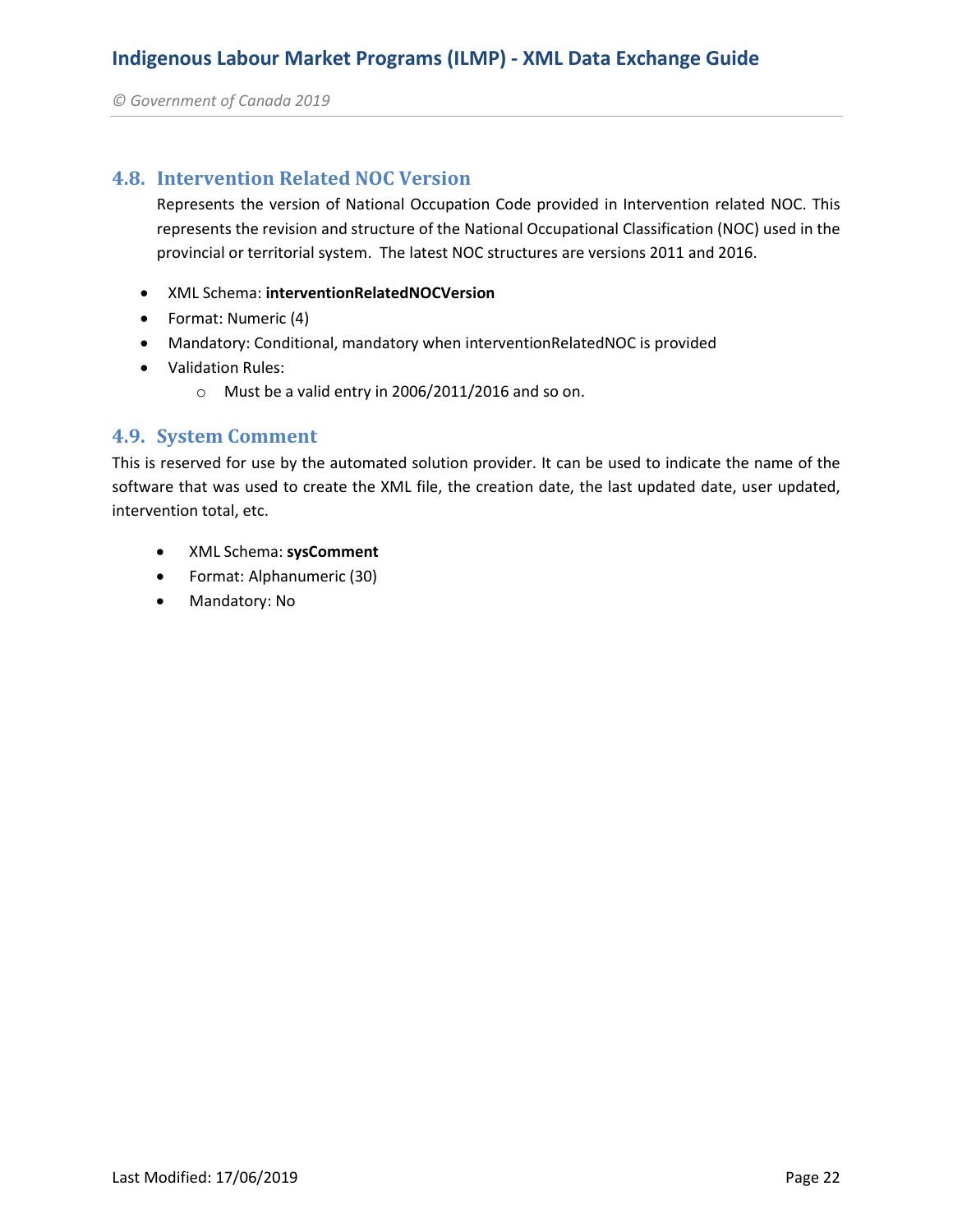# Indigenous Skills and Employment Training Program

## Appendix A: ISETP mandatory field description

The following table shows the data elements that are mandatory for the ISETP program. Even if some of these elements are optional in the XML Schema, these elements are mandatory and request by the ISETP program.

| <b>Data Element Description</b>                             | <b>XML Schema Element</b>                                                             |
|-------------------------------------------------------------|---------------------------------------------------------------------------------------|
| Agreement Holder Name                                       | <agreementholdername></agreementholdername>                                           |
| SIN                                                         | <socialinsurancenumber></socialinsurancenumber>                                       |
| Last Name                                                   | <lastname></lastname>                                                                 |
| <b>First Name</b>                                           | <firstname></firstname>                                                               |
| Date of Birth                                               | <dateofbirth></dateofbirth>                                                           |
| Client's Gender                                             | <gender></gender>                                                                     |
| Aboriginal Group                                            | <aboriginalgroup></aboriginalgroup>                                                   |
| <b>Marital Status</b>                                       | <maritalstatus></maritalstatus>                                                       |
| Number of Dependent Children                                | <numberofdependantchildren></numberofdependantchildren>                               |
| Languages Spoken                                            | <languagespoken></languagespoken>                                                     |
| Disability                                                  | <disability></disability>                                                             |
| <b>Street Address</b>                                       | <streetaddress></streetaddress>                                                       |
| Municipality                                                | <municipality></municipality>                                                         |
| Province                                                    | <province></province>                                                                 |
| Postal Code                                                 | <postalzipcode></postalzipcode>                                                       |
| <b>Agreement Number</b>                                     | <agreementnumber></agreementnumber>                                                   |
| <b>Education Level</b>                                      | <educationlevel></educationlevel>                                                     |
| Social Assistance Recipient                                 | <socialassistancerecipient></socialassistancerecipient>                               |
| <b>Employment Insurance Claimant</b>                        | <eiclaimant></eiclaimant>                                                             |
| <b>Barriers to Employment</b>                               | <barriertoemployment></barriertoemployment>                                           |
| Action Plan Client Status at Intake                         | <actionplanpreviousemployment></actionplanpreviousemployment>                         |
| Action Plan Employed Client Details at Intake - NOC         | <actionplanpreviousemploymentnoc></actionplanpreviousemploymentnoc>                   |
| Action Plan Employed Client Details at Intake - NOC Version | <actionplanpreviousemploymentnocversion></actionplanpreviousemploymentnocversion>     |
| Action Plan Employed Client Details at Intake - Status      | <actionplanpreviousemploymentscheduletype></actionplanpreviousemploymentscheduletype> |
| <b>Action Plan Start Date</b>                               | <actionplanstartdate></actionplanstartdate>                                           |
| <b>Action Plan Result Code</b>                              | <actionplanresultcode></actionplanresultcode>                                         |
| <b>Action Plan Result Related NOC</b>                       | <actionplanresultrelatednoc></actionplanresultrelatednoc>                             |
| <b>Action Plan Result Related NOC Version</b>               | <actionplanresultrelatednocversion></actionplanresultrelatednocversion>               |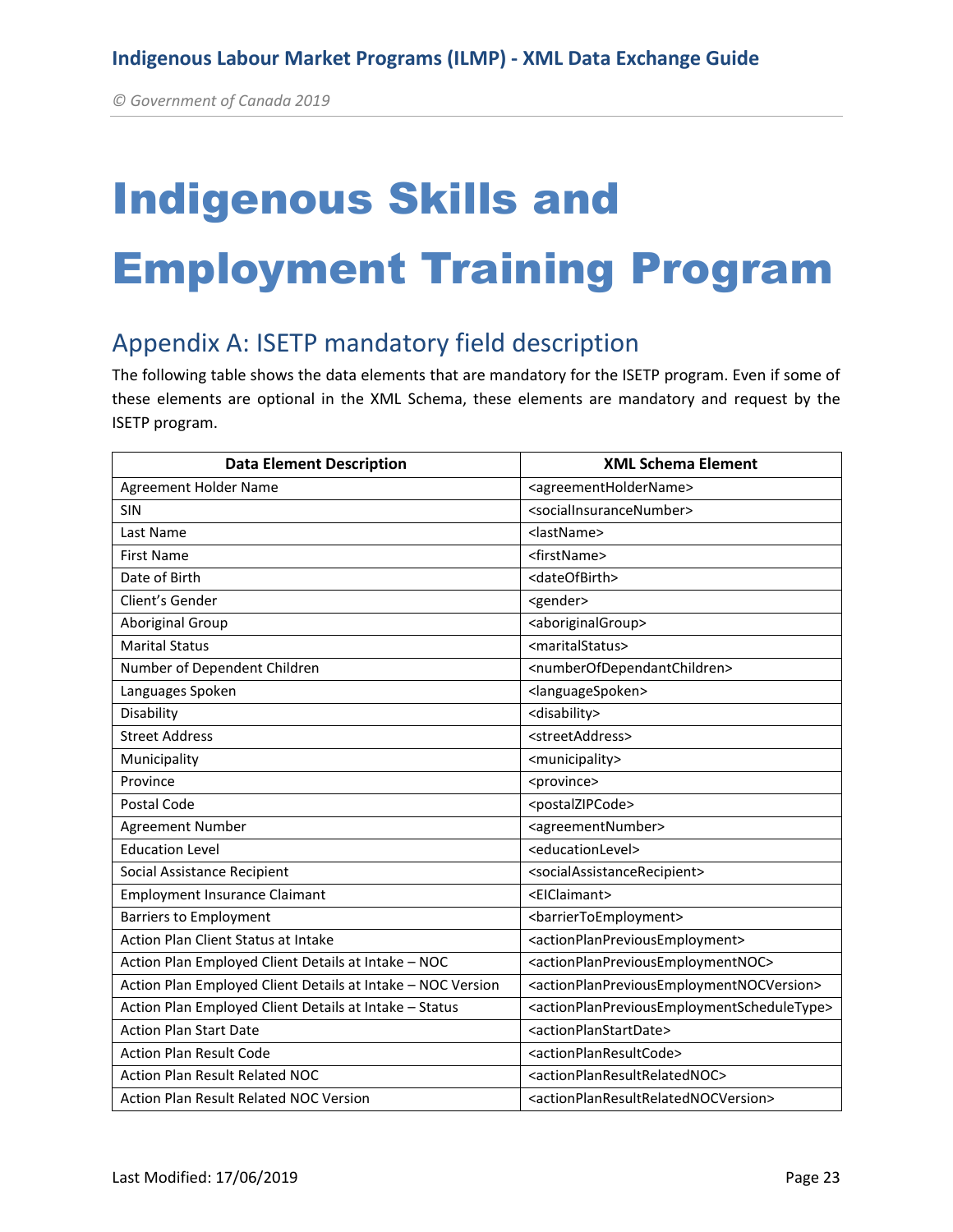*© Government of Canada 2019* 

| Action Plan Details on the Returned to School Result  | <actionplanfutureeducationlevel></actionplanfutureeducationlevel> |
|-------------------------------------------------------|-------------------------------------------------------------------|
| Action Plan Result Education Level                    | <actionplanresulteducationlevel></actionplanresulteducationlevel> |
| <b>Action Plan Result Date</b>                        | <actionplanresultdate></actionplanresultdate>                     |
| <b>Intervention Code</b>                              | <interventioncode></interventioncode>                             |
| <b>Intervention Start Date</b>                        | <interventionstartdate></interventionstartdate>                   |
| Intervention End Date                                 | <interventionenddate></interventionenddate>                       |
| Intervention Outcome                                  | <interventionoutcome></interventionoutcome>                       |
| Intervention Related National Occupation Code         | <interventionrelatednoc></interventionrelatednoc>                 |
| Intervention Related National Occupation Code Version | <interventionrelatednocversion></interventionrelatednocversion>   |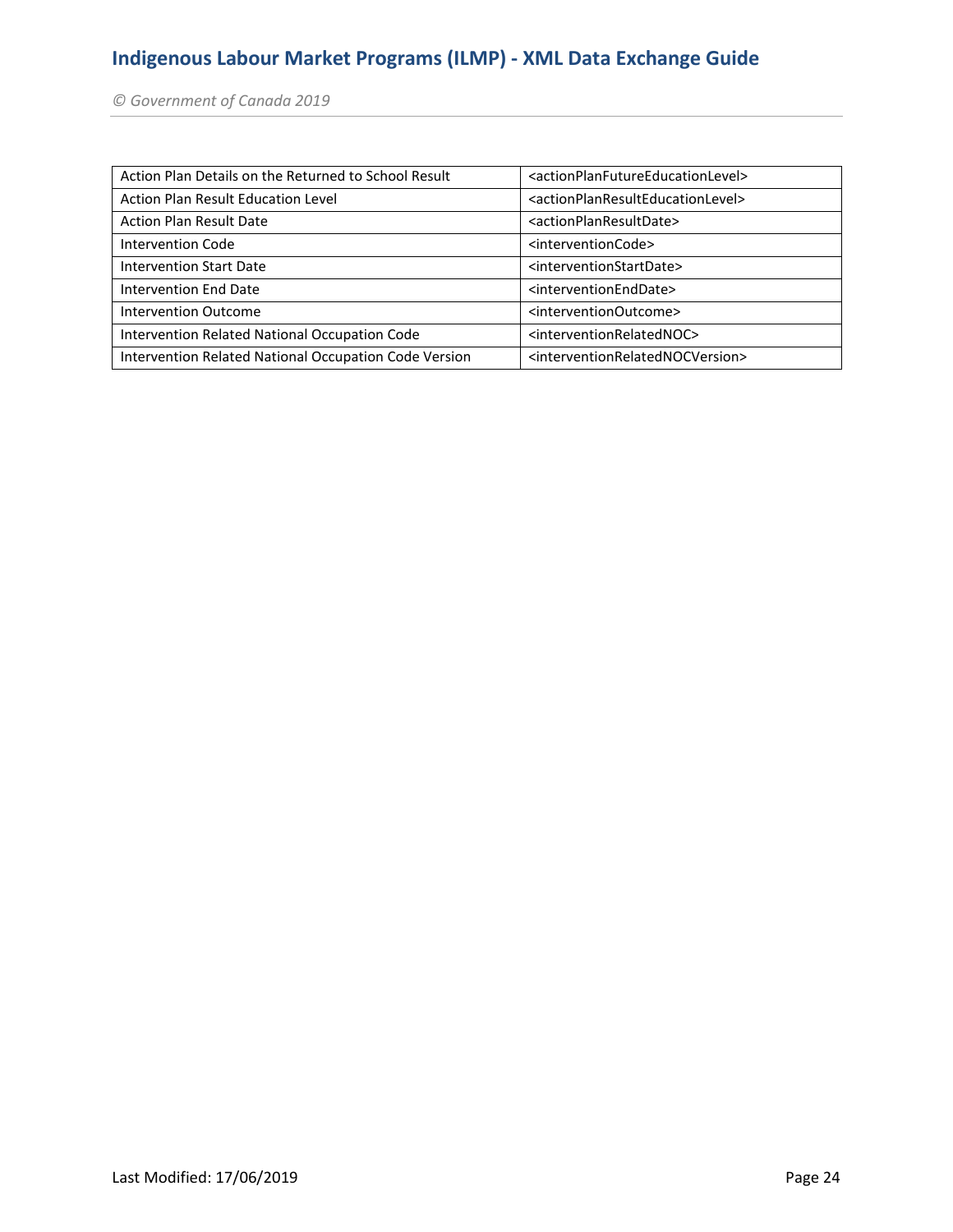*© Government of Canada 2019* 

## Appendix B: Example of XML file ISETP mandatory elements

```
<?xml version="1.0" encoding="UTF-8"?>
<ALMP:contentALMP xmlns:ALMP="http://servicecanada.gc.ca/ALMP/contentExchange"
xmlns:p="http://servicecanada.gc.ca/ALMP/contentTypes"
xmlns:xsi="http://www.w3.org/2001/XMLSchema-instance">
   <SchemaVersion>1.3</SchemaVersion>
   <agreementHolderName>ISETP organization</agreementHolderName>
   <client>
     <socialInsuranceNumber>123456789</socialInsuranceNumber>
     <lastName>Untel</lastName>
     <firstName>John</firstName>
     <dateOfBirth>1997-01-21</dateOfBirth>
     <gender>1</gender>
     <aboriginalGroup>1</aboriginalGroup>
     <maritalStatus>1</maritalStatus>
     <numberOfDependantChildren>0</numberOfDependantChildren>
     <languageSpoken>1</languageSpoken>
     <disability>0</disability>
     <address>
       <streetAddress>80 Wellington</streetAddress>
       <municipality>Ottawa</municipality>
       <province>6</province>
       <postalZIPCode>K1A0A3</postalZIPCode>
     </address>
     <actionPlan>
       <agreementNumber>1234567</agreementNumber>
       <educationLevel>1</educationLevel>
       <socialAssistanceRecipient>true</socialAssistanceRecipient>
       <EIClaimant>1</EIClaimant>
       <barrierToEmployment>1</barrierToEmployment>
       <actionPlanPreviousEmployment>1</actionPlanPreviousEmployment>
       <actionPlanPreviousEmploymentNOC>2111</actionPlanPreviousEmploymentNOC>
     <actionPlanPreviousEmploymentNOCVersion>2011</actionPlanPreviousEmploymentNOCVersion>
    <actionPlanPreviousEmploymentScheduleType>1</actionPlanPreviousEmploymentScheduleType>
       <actionPlanStartDate>2018-10-25</actionPlanStartDate>
       <actionPlanResultCode>1</actionPlanResultCode>
       <actionPlanResultRelatedNOC>2121</actionPlanResultRelatedNOC>
       <actionPlanResultRelatedNOCVersion>2011</actionPlanResultRelatedNOCVersion>
       <actionPlanResultEducationLevel>7</actionPlanResultEducationLevel>
       <actionPlanResultDate>2018-12-17</actionPlanResultDate>
       <actionPlanFutureEducationLevel>8</actionPlanFutureEducationLevel>
       <intervention>
         <interventionCode>1</interventionCode>
         <interventionStartDate>2018-10-26</interventionStartDate>
         <interventionEndDate>2018-11-29</interventionEndDate>
         <interventionOutcome>1</interventionOutcome>
         <interventionRelatedNOC>4212</interventionRelatedNOC>
         <interventionRelatedNOCVersion>2016</interventionRelatedNOCVersion>
       </intervention>
     </actionPlan>
   </client>
</ALMP:contentALMP>
```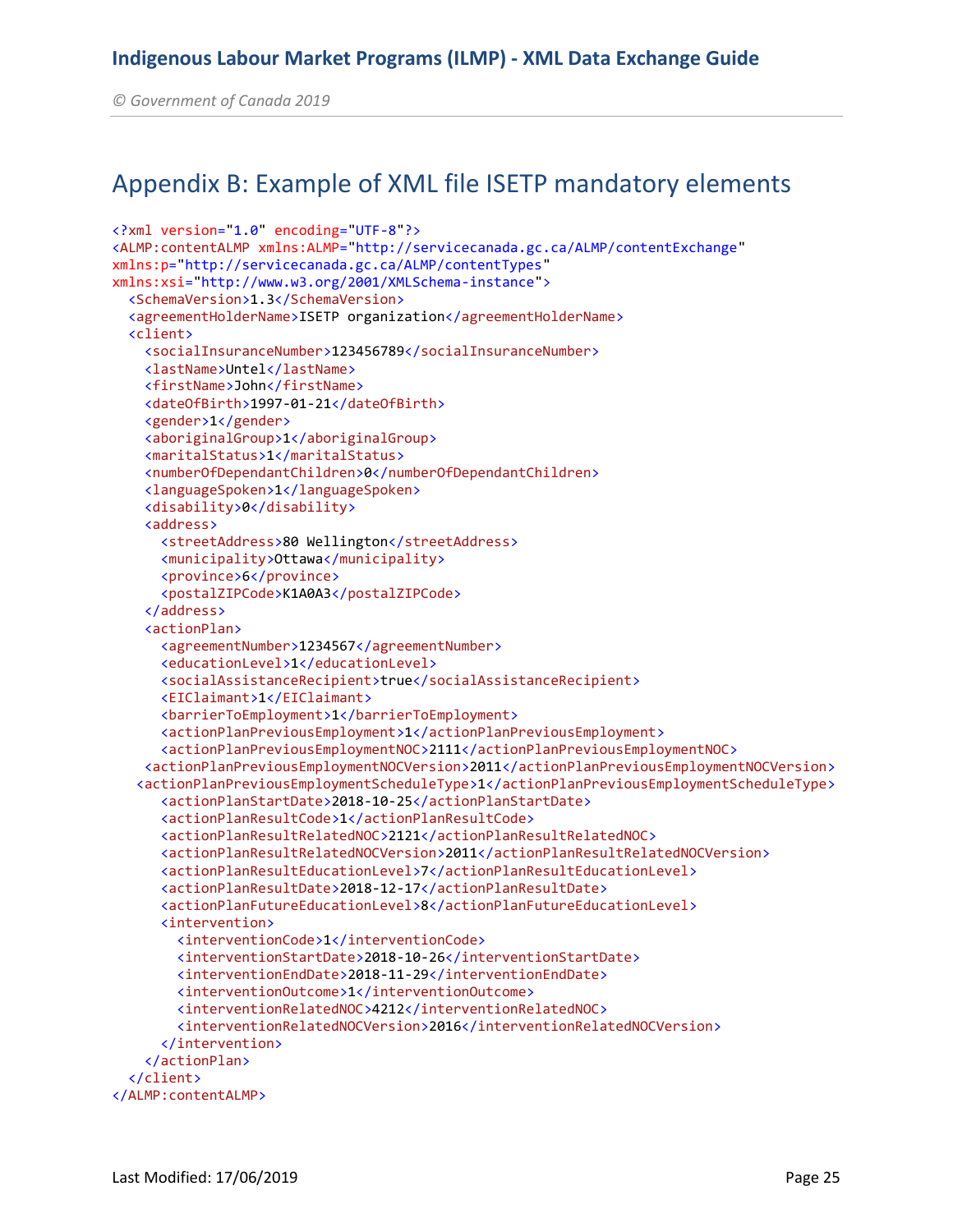*© Government of Canada 2019* 

## Appendix C: Example of XML file ISETP complete elements

```
<?xml version="1.0" encoding="UTF-8"?>
<ALMP:contentALMP xmlns:ALMP="http://servicecanada.gc.ca/ALMP/contentExchange"
xmlns:p="http://servicecanada.gc.ca/ALMP/contentTypes"
xmlns:xsi="http://www.w3.org/2001/XMLSchema-instance">
   <SchemaVersion>1.3</SchemaVersion>
   <agreementHolderName>ISETP organization</agreementHolderName>
   <sysComment>System</sysComment>
   <client>
     <socialInsuranceNumber>123456789</socialInsuranceNumber>
     <lastName>Untel</lastName>
     <initial>JU</initial>
     <firstName>John</firstName>
     <dateOfBirth>1997-01-21</dateOfBirth>
     <gender>1</gender>
     <aboriginalGroup>1</aboriginalGroup>
     <maritalStatus>1</maritalStatus>
     <numberOfDependantChildren>0</numberOfDependantChildren>
     <languageSpoken>1</languageSpoken>
     <disability>0</disability>
     <address>
       <streetAddress>80 Wellington</streetAddress>
       <municipality>Ottawa</municipality>
       <province>6</province>
       <postalZIPCode>K1A0A3</postalZIPCode>
       <contactPhoneNumber>1-222-456-7891</contactPhoneNumber>
       <sysComment>last update:2018-05-30</sysComment>
     </address>
     <actionPlan>
       <agreementNumber>1234567</agreementNumber>
       <educationLevel>1</educationLevel>
       <educationProvince>6</educationProvince>
       <socialAssistanceRecipient>0</socialAssistanceRecipient>
       <EIClaimant>1</EIClaimant>
       <barrierToEmployment>3</barrierToEmployment>
       <barrierToEmployment>5</barrierToEmployment>
       <actionPlanPreviousEmployment>1</actionPlanPreviousEmployment>
       <actionPlanPreviousEmploymentNOC>2111</actionPlanPreviousEmploymentNOC>
<actionPlanPreviousEmploymentNOCVersion>2011</actionPlanPreviousEmploymentNOCVersion>
<actionPlanPreviousEmploymentScheduleType>1</actionPlanPreviousEmploymentScheduleType>
       <actionPlanStartDate>2018-10-25</actionPlanStartDate>
       <actionPlanResultCode>1</actionPlanResultCode>
       <actionPlanResultRelatedNOC>2121</actionPlanResultRelatedNOC>
       <actionPlanResultRelatedNOCVersion>2011</actionPlanResultRelatedNOCVersion>
       <actionPlanResultEducationLevel>8</actionPlanResultEducationLevel>
       <actionPlanResultDate>2018-12-17</actionPlanResultDate>
       <actionPlanFutureEducationLevel>8</actionPlanFutureEducationLevel>
       <actionPlanChildCareNeed>0</actionPlanChildCareNeed>
       <actionPlanChildCareFundedCode>1</actionPlanChildCareFundedCode>
       <intervention>
         <interventionCode>1</interventionCode>
         <interventionStartDate>2018-10-26</interventionStartDate>
         <interventionEndDate>2018-11-29</interventionEndDate>
```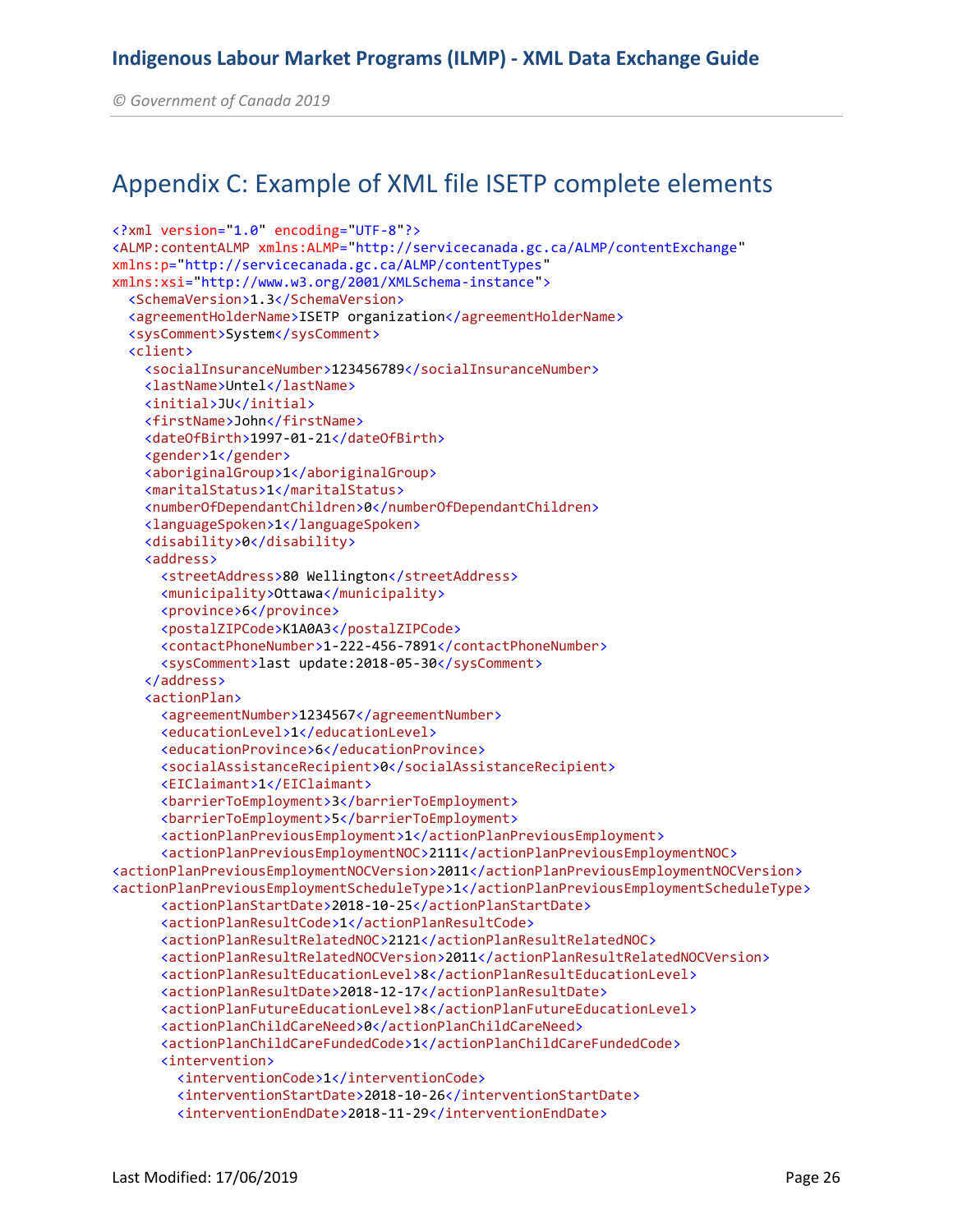*© Government of Canada 2019* 

```
 <interventionOutcome>1</interventionOutcome>
         <interventionDuration>20</interventionDuration>
         <interventionCost>1000</interventionCost>
         <interventionRelatedNOC>4212</interventionRelatedNOC>
         <interventionRelatedNOCVersion>2016</interventionRelatedNOCVersion>
         <sysComment>date created:2018-10-25</sysComment>
       </intervention>
       <sysComment>total of intervention: 1</sysComment>
     </actionPlan>
     <sysComment>client ID: 12345</sysComment>
   </client>
</ALMP:contentALMP>
```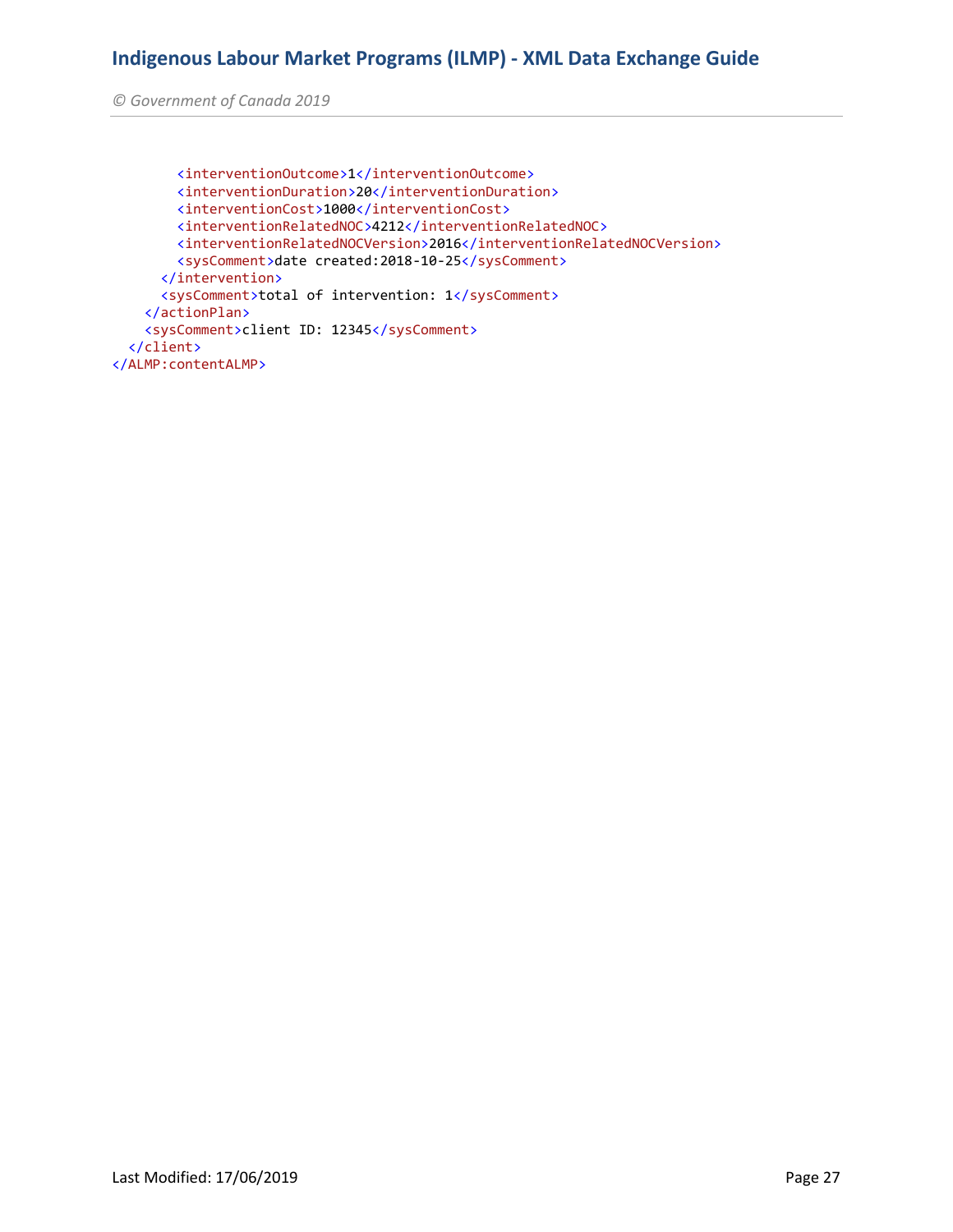# Aboriginal Skills and Employment Training Strategy

## Appendix A: ASETS mandatory field description

The following table shows the data elements that are mandatory for the ASETS program. Even if some of these elements are optional in the XML Schema, these elements are mandatory and request by the ASETS program.

| <b>Data Element Description</b>      | <b>XML Schema Element</b>                                       |
|--------------------------------------|-----------------------------------------------------------------|
| <b>Agreement Holder Name</b>         | <agreementholdername></agreementholdername>                     |
| SIN                                  | <socialinsurancenumber></socialinsurancenumber>                 |
| Last Name                            | <lastname></lastname>                                           |
| <b>First Name</b>                    | <firstname></firstname>                                         |
| Date of Birth                        | <dateofbirth></dateofbirth>                                     |
| Client's Gender                      | <gender></gender>                                               |
| Aboriginal Group                     | <aboriginalgroup></aboriginalgroup>                             |
| <b>Marital Status</b>                | <maritalstatus></maritalstatus>                                 |
| Number of Dependent Children         | <numberofdependantchildren></numberofdependantchildren>         |
| Languages Spoken                     | <languagespoken></languagespoken>                               |
| Disability                           | <disability></disability>                                       |
| <b>Street Address</b>                | <streetaddress></streetaddress>                                 |
| Municipality                         | <municipality></municipality>                                   |
| Province                             | <province></province>                                           |
| Postal Code                          | <postalzipcode></postalzipcode>                                 |
| Client Telephone Number              | <contactphonenumber></contactphonenumber>                       |
| Agreement Number                     | <agreementnumber></agreementnumber>                             |
| <b>Education Level</b>               | <educationlevel></educationlevel>                               |
| <b>Education Province</b>            | <educationprovince></educationprovince>                         |
| Social Assistance Recipient          | <socialassistancerecipient></socialassistancerecipient>         |
| <b>Employment Insurance Claimant</b> | <eiclaimant></eiclaimant>                                       |
| <b>Barriers to Employment</b>        | <barriertoemployment></barriertoemployment>                     |
| <b>Action Plan Start Date</b>        | <actionplanstartdate></actionplanstartdate>                     |
| <b>Action Plan Result Code</b>       | <actionplanresultcode></actionplanresultcode>                   |
| <b>Action Plan Result Date</b>       | <actionplanresultdate></actionplanresultdate>                   |
| <b>Action Plan Childcare Need</b>    | <actionplanchildcareneed></actionplanchildcareneed>             |
| Action Plan Childcare Funded Code    | <actionplanchildcarefundedcode></actionplanchildcarefundedcode> |
| <b>Intervention Code</b>             | <interventioncode></interventioncode>                           |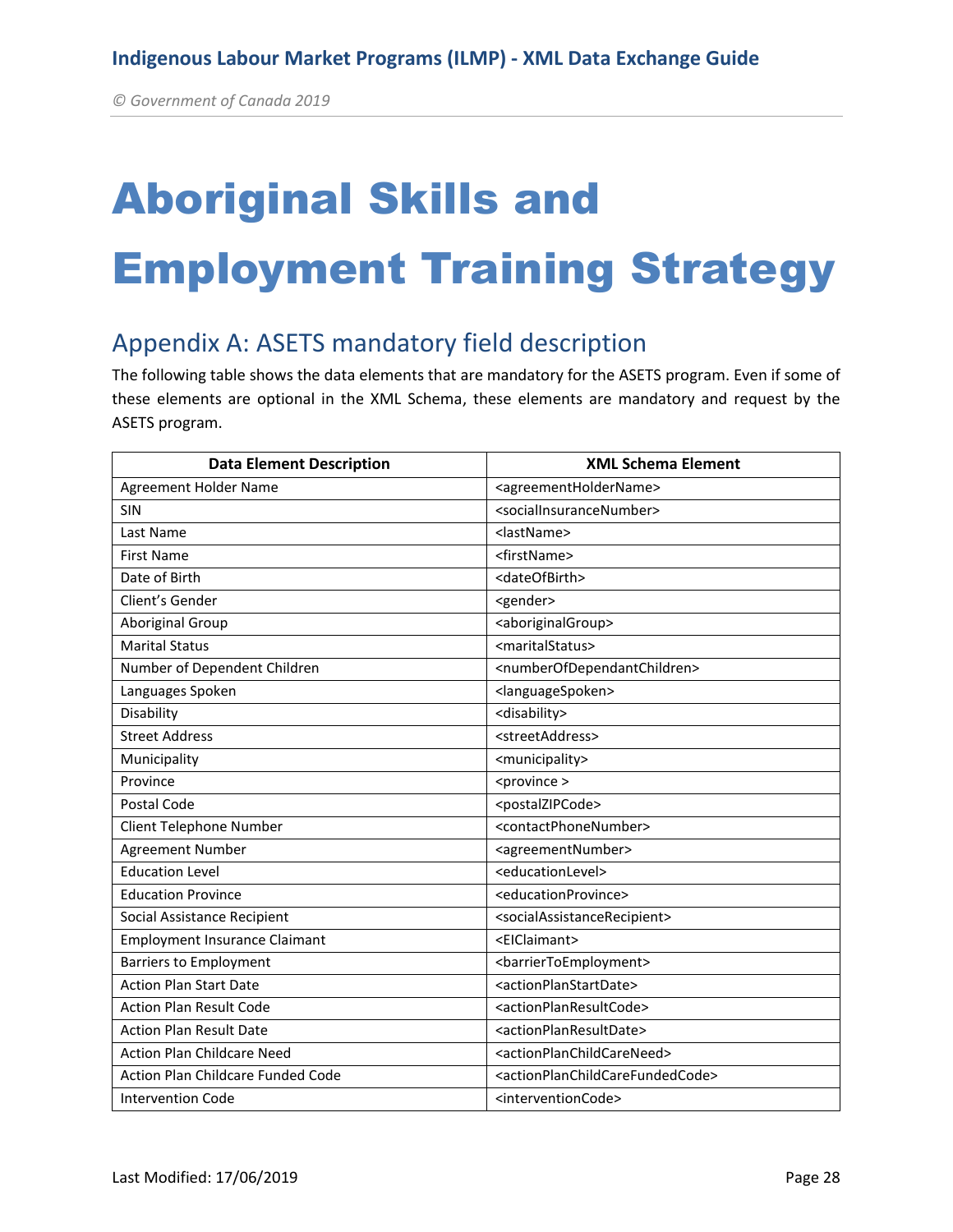*© Government of Canada 2019* 

| Intervention Start Date                               | <interventionstartdate></interventionstartdate>                 |
|-------------------------------------------------------|-----------------------------------------------------------------|
| Intervention End Date                                 | <interventionenddate></interventionenddate>                     |
| Intervention Outcome                                  | <interventionoutcome></interventionoutcome>                     |
| Intervention Duration                                 | <interventionduration></interventionduration>                   |
| <b>Intervention Cost</b>                              | <interventioncost></interventioncost>                           |
| Intervention Related National Occupation Code         | <interventionrelatednoc></interventionrelatednoc>               |
| Intervention Related National Occupation Code Version | <interventionrelatednocversion></interventionrelatednocversion> |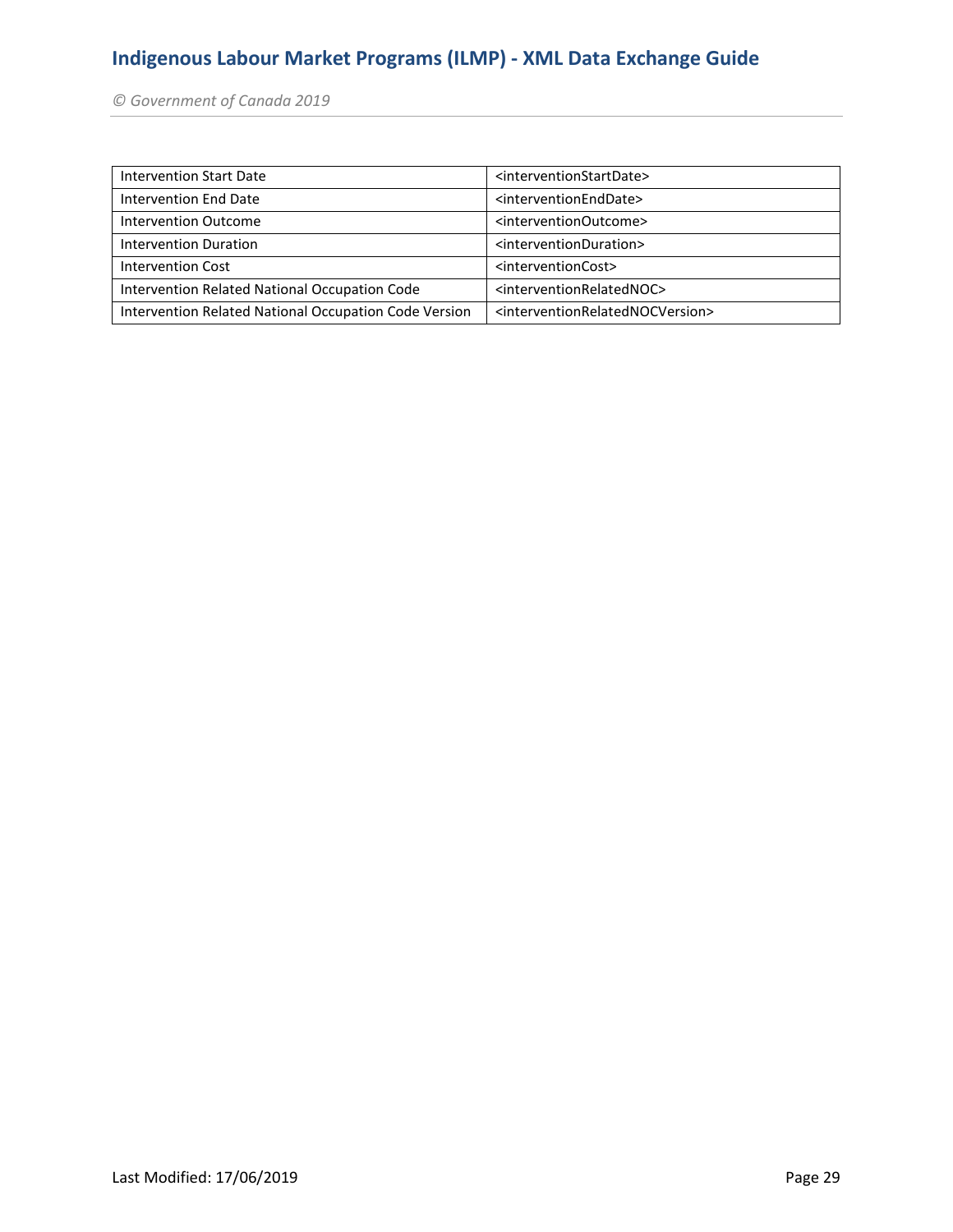*© Government of Canada 2019* 

## Appendix B: Example of XML file ASETS mandatory elements

```
<?xml version="1.0" encoding="UTF-8"?>
<ALMP:contentALMP xmlns:ALMP="http://servicecanada.gc.ca/ALMP/contentExchange"
xmlns:p="http://servicecanada.gc.ca/ALMP/contentTypes"
xmlns:xsi="http://www.w3.org/2001/XMLSchema-instance">
   <SchemaVersion>1.3</SchemaVersion>
   <agreementHolderName>ASETS organization</agreementHolderName>
   <client>
     <socialInsuranceNumber>123456789</socialInsuranceNumber>
     <lastName>Untel</lastName>
     <firstName>John</firstName>
     <dateOfBirth>1997-01-21</dateOfBirth>
     <gender>1</gender>
     <aboriginalGroup>1</aboriginalGroup>
     <maritalStatus>1</maritalStatus>
     <numberOfDependantChildren>0</numberOfDependantChildren>
     <languageSpoken>1</languageSpoken>
     <disability>0</disability>
     <address>
       <streetAddress>80 Wellington</streetAddress>
       <municipality>Ottawa</municipality>
       <province>6</province>
       <postalZIPCode>K1A0A3</postalZIPCode>
       <contactPhoneNumber>1-222-456-7891</contactPhoneNumber>
     </address>
     <actionPlan>
       <agreementNumber>1234567</agreementNumber>
       <educationLevel>1</educationLevel>
       <educationProvince>6</educationProvince>
       <socialAssistanceRecipient>true</socialAssistanceRecipient>
       <EIClaimant>1</EIClaimant>
       <barrierToEmployment>1</barrierToEmployment>
       <actionPlanStartDate>2018-10-25</actionPlanStartDate>
       <actionPlanResultCode>1</actionPlanResultCode>
       <actionPlanResultDate>2018-12-17</actionPlanResultDate>
       <actionPlanChildCareNeed>0</actionPlanChildCareNeed>
       <actionPlanChildCareFundedCode>1</actionPlanChildCareFundedCode>
       <intervention>
         <interventionCode>1</interventionCode>
         <interventionStartDate>2018-10-26</interventionStartDate>
         <interventionEndDate>2018-11-29</interventionEndDate>
         <interventionOutcome>1</interventionOutcome>
         <interventionDuration>20</interventionDuration>
         <interventionCost>1000</interventionCost>
        <interventionRelatedNOC>4212</interventionRelatedNOC>
         <interventionRelatedNOCVersion>2016</interventionRelatedNOCVersion>
       </intervention>
     </actionPlan>
   </client>
</ALMP:contentALMP>
```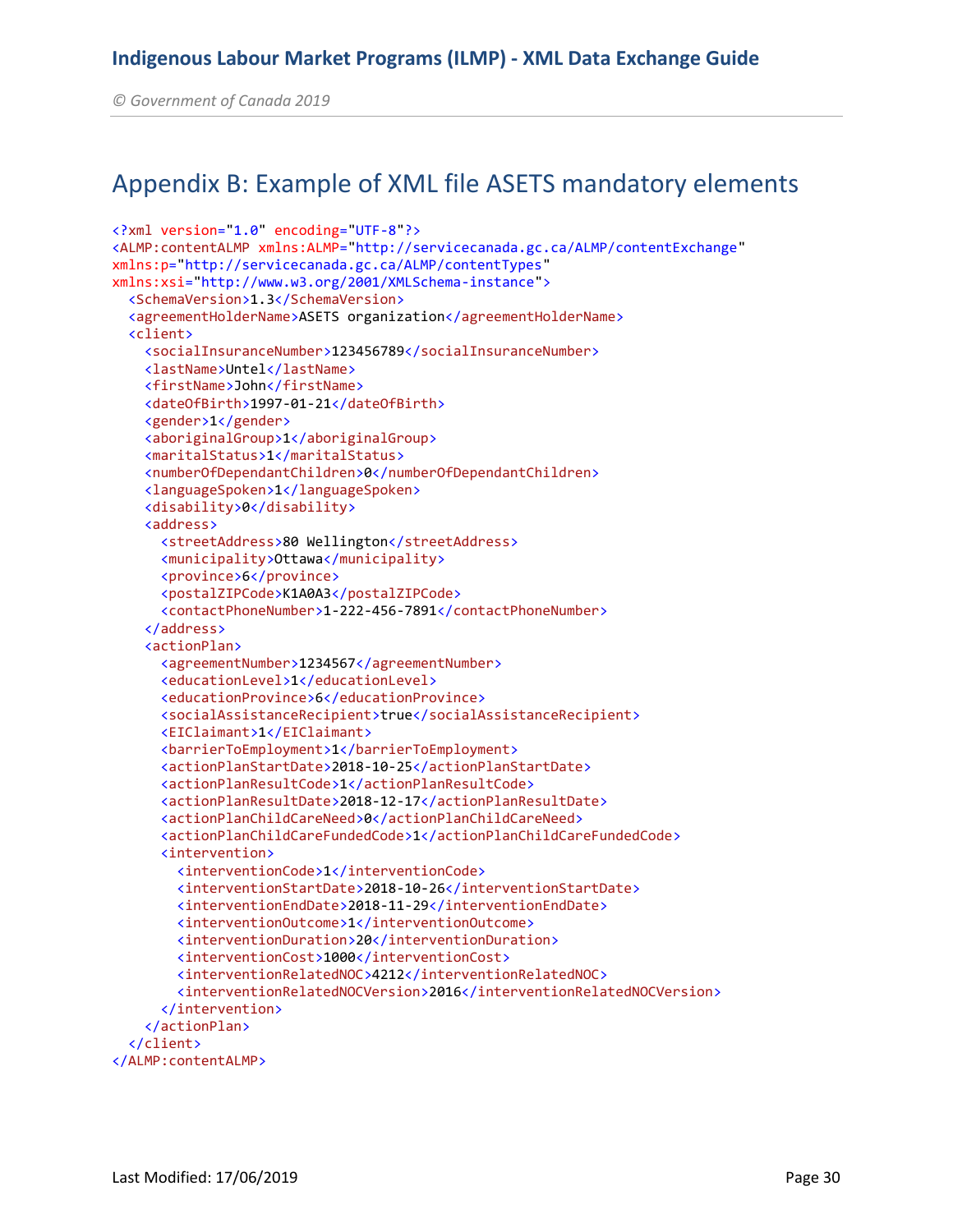*© Government of Canada 2019* 

## Appendix C: Example of XML file ASETS complete elements

```
<?xml version="1.0" encoding="UTF-8"?>
<ALMP:contentALMP xmlns:ALMP="http://servicecanada.gc.ca/ALMP/contentExchange"
xmlns:p="http://servicecanada.gc.ca/ALMP/contentTypes"
xmlns:xsi="http://www.w3.org/2001/XMLSchema-instance">
   <SchemaVersion>1.3</SchemaVersion>
   <agreementHolderName>ASETS organization</agreementHolderName>
   <sysComment>System</sysComment>
   <client>
     <socialInsuranceNumber>123456789</socialInsuranceNumber>
     <lastName>Untel</lastName>
     <initial>JU</initial>
     <firstName>John</firstName>
     <dateOfBirth>1997-01-21</dateOfBirth>
     <gender>1</gender>
     <aboriginalGroup>1</aboriginalGroup>
     <maritalStatus>1</maritalStatus>
     <numberOfDependantChildren>0</numberOfDependantChildren>
     <languageSpoken>1</languageSpoken>
     <disability>0</disability>
     <address>
       <streetAddress>80 Wellington</streetAddress>
       <municipality>Ottawa</municipality>
       <province>6</province>
       <postalZIPCode>K1A0A3</postalZIPCode>
       <contactPhoneNumber>1-222-456-7891</contactPhoneNumber>
       <sysComment>last update:2018-05-30</sysComment>
     </address>
     <actionPlan>
       <agreementNumber>1234567</agreementNumber>
       <educationLevel>1</educationLevel>
       <educationProvince>6</educationProvince>
       <socialAssistanceRecipient>0</socialAssistanceRecipient>
       <EIClaimant>1</EIClaimant>
       <barrierToEmployment>1</barrierToEmployment>
       <actionPlanPreviousEmployment>1</actionPlanPreviousEmployment>
       <actionPlanPreviousEmploymentNOC>2111</actionPlanPreviousEmploymentNOC>
     <actionPlanPreviousEmploymentNOCVersion>2011</actionPlanPreviousEmploymentNOCVersion>
    <actionPlanPreviousEmploymentScheduleType>1</actionPlanPreviousEmploymentScheduleType>
       <actionPlanStartDate>2018-10-25</actionPlanStartDate>
       <actionPlanResultCode>1</actionPlanResultCode>
       <actionPlanResultRelatedNOC>2121</actionPlanResultRelatedNOC>
       <actionPlanResultRelatedNOCVersion>2011</actionPlanResultRelatedNOCVersion>
       <actionPlanResultEducationLevel>8</actionPlanResultEducationLevel>
       <actionPlanResultDate>2018-12-17</actionPlanResultDate>
       <actionPlanFutureEducationLevel>8</actionPlanFutureEducationLevel>
       <actionPlanChildCareNeed>0</actionPlanChildCareNeed>
       <actionPlanChildCareFundedCode>1</actionPlanChildCareFundedCode>
       <intervention>
         <interventionCode>1</interventionCode>
         <interventionStartDate>2018-10-26</interventionStartDate>
         <interventionEndDate>2018-11-29</interventionEndDate>
         <interventionOutcome>1</interventionOutcome>
```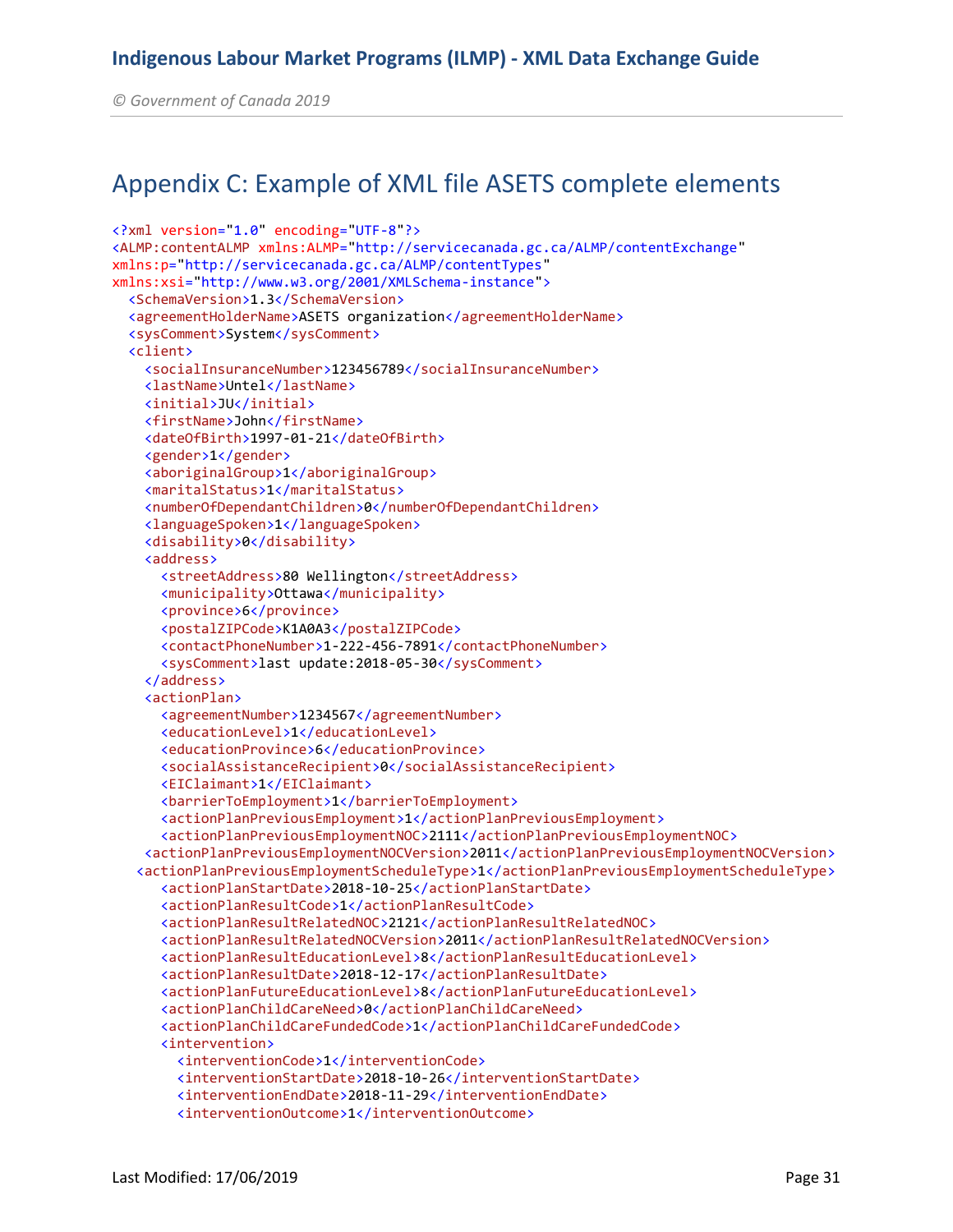*© Government of Canada 2019* 

```
 <interventionDuration>20</interventionDuration>
         <interventionCost>1000</interventionCost>
         <interventionRelatedNOC>4212</interventionRelatedNOC>
        <interventionRelatedNOCVersion>2016</interventionRelatedNOCVersion>
        <sysComment>date created:2018-10-25</sysComment>
       </intervention>
       <sysComment>total of intervention: 1</sysComment>
    </actionPlan>
    <sysComment>client ID: 12345</sysComment>
   </client>
</ALMP:contentALMP>
```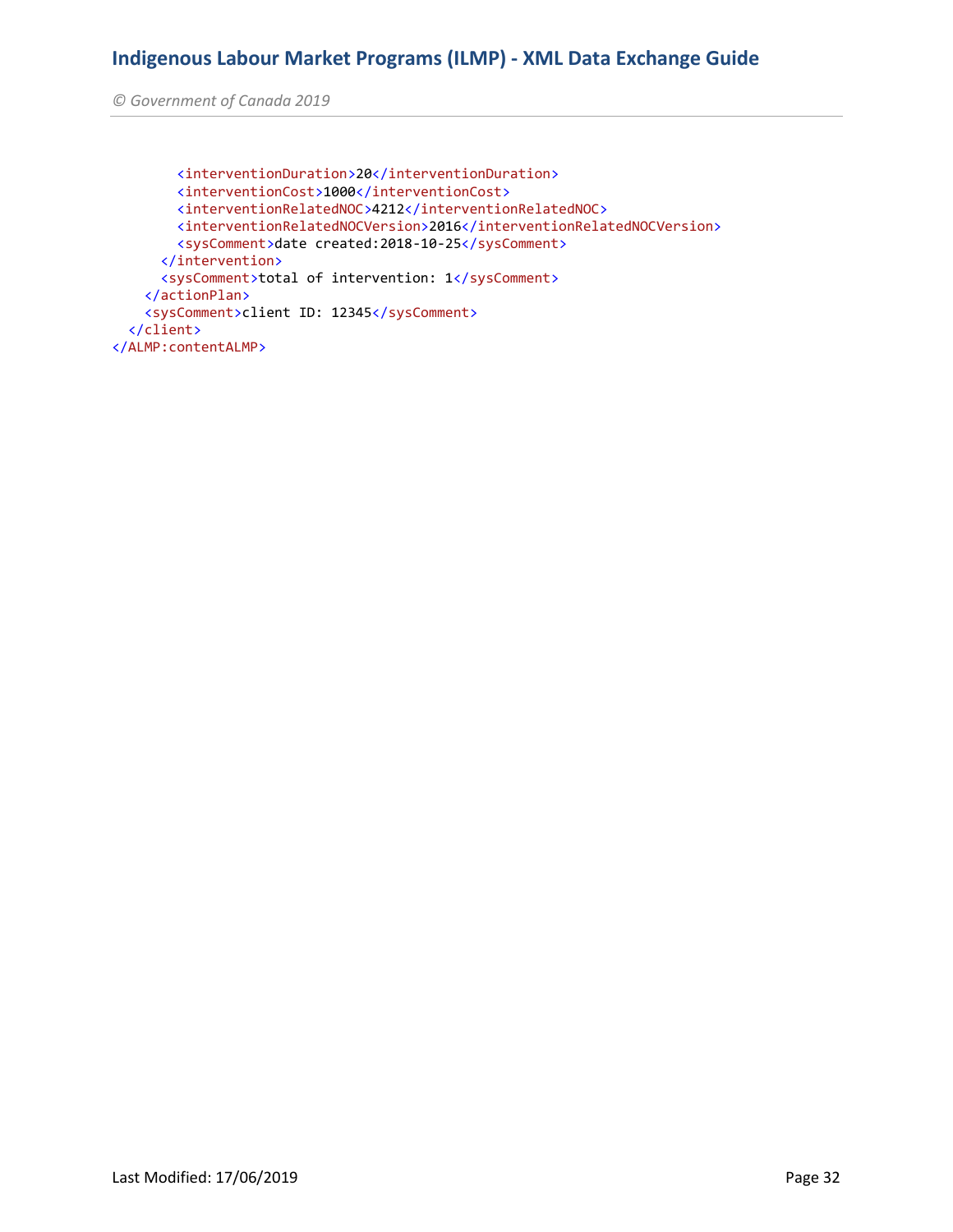## Skills and Partnership Fund

## Appendix A: SPF mandatory field description

The following table shows the data elements that are mandatory for the SPF program. Even if some of these elements are optional in the XML Schema, these elements are mandatory and request by the SPF program.

| <b>Data Element Description</b>      | <b>XML Schema Element</b>                                       |
|--------------------------------------|-----------------------------------------------------------------|
| Agreement Holder Name                | <agreementholdername></agreementholdername>                     |
| <b>SIN</b>                           | <socialinsurancenumber></socialinsurancenumber>                 |
| Last Name                            | <lastname></lastname>                                           |
| <b>First Name</b>                    | <firstname></firstname>                                         |
| Date of Birth                        | <dateofbirth></dateofbirth>                                     |
| Client's Gender                      | <gender></gender>                                               |
| <b>Aboriginal Group</b>              | <aboriginalgroup></aboriginalgroup>                             |
| <b>Marital Status</b>                | <maritalstatus></maritalstatus>                                 |
| Number of Dependent Children         | <numberofdependantchildren></numberofdependantchildren>         |
| Languages Spoken                     | <languagespoken></languagespoken>                               |
| Disability                           | <disability></disability>                                       |
| <b>Street Address</b>                | <streetaddress></streetaddress>                                 |
| Municipality                         | <municipality></municipality>                                   |
| Province                             | <province></province>                                           |
| Postal Code                          | <postalzipcode></postalzipcode>                                 |
| Client Telephone Number              | <contactphonenumber></contactphonenumber>                       |
| <b>Agreement Number</b>              | <agreementnumber></agreementnumber>                             |
| <b>Education Level</b>               | <educationlevel></educationlevel>                               |
| <b>Education Province</b>            | <educationprovince></educationprovince>                         |
| Social Assistance Recipient          | <socialassistancerecipient></socialassistancerecipient>         |
| <b>Employment Insurance Claimant</b> | <eiclaimant></eiclaimant>                                       |
| <b>Barriers to Employment</b>        | <barriertoemployment></barriertoemployment>                     |
| <b>Action Plan Start Date</b>        | <actionplanstartdate></actionplanstartdate>                     |
| <b>Action Plan Result Code</b>       | <actionplanresultcode></actionplanresultcode>                   |
| <b>Action Plan Result Date</b>       | <actionplanresultdate></actionplanresultdate>                   |
| <b>Action Plan Childcare Need</b>    | <actionplanchildcareneed></actionplanchildcareneed>             |
| Action Plan Childcare Funded Code    | <actionplanchildcarefundedcode></actionplanchildcarefundedcode> |
| <b>Intervention Code</b>             | <interventioncode></interventioncode>                           |
| <b>Intervention Start Date</b>       | <interventionstartdate></interventionstartdate>                 |
| <b>Intervention End Date</b>         | <interventionenddate></interventionenddate>                     |
| <b>Intervention Outcome</b>          | <interventionoutcome></interventionoutcome>                     |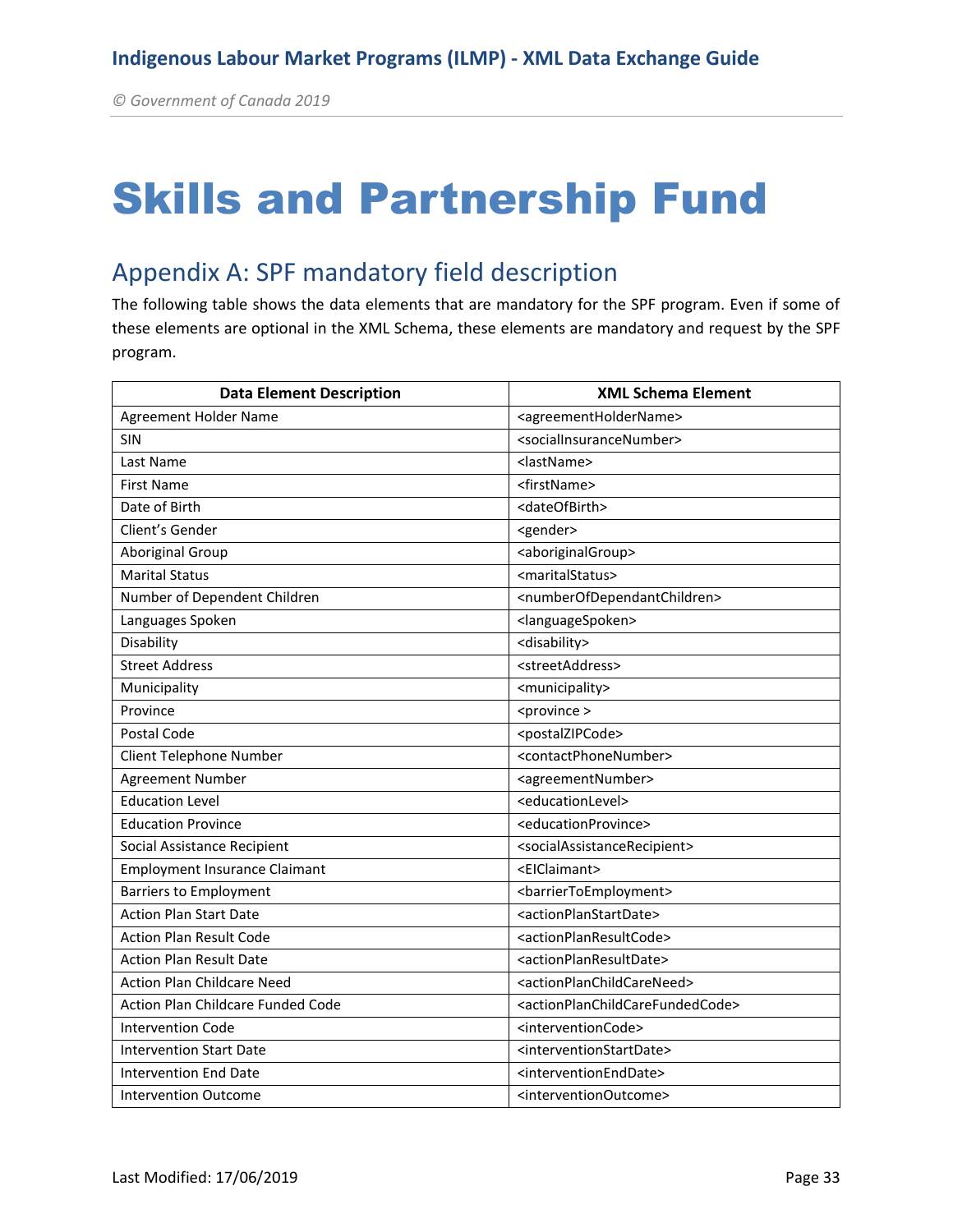*© Government of Canada 2019* 

| Intervention Duration                                 | <interventionduration></interventionduration>                   |
|-------------------------------------------------------|-----------------------------------------------------------------|
| Intervention Cost                                     | <interventioncost></interventioncost>                           |
| Intervention Related National Occupation Code         | <interventionrelatednoc></interventionrelatednoc>               |
| Intervention Related National Occupation Code Version | <interventionrelatednocversion></interventionrelatednocversion> |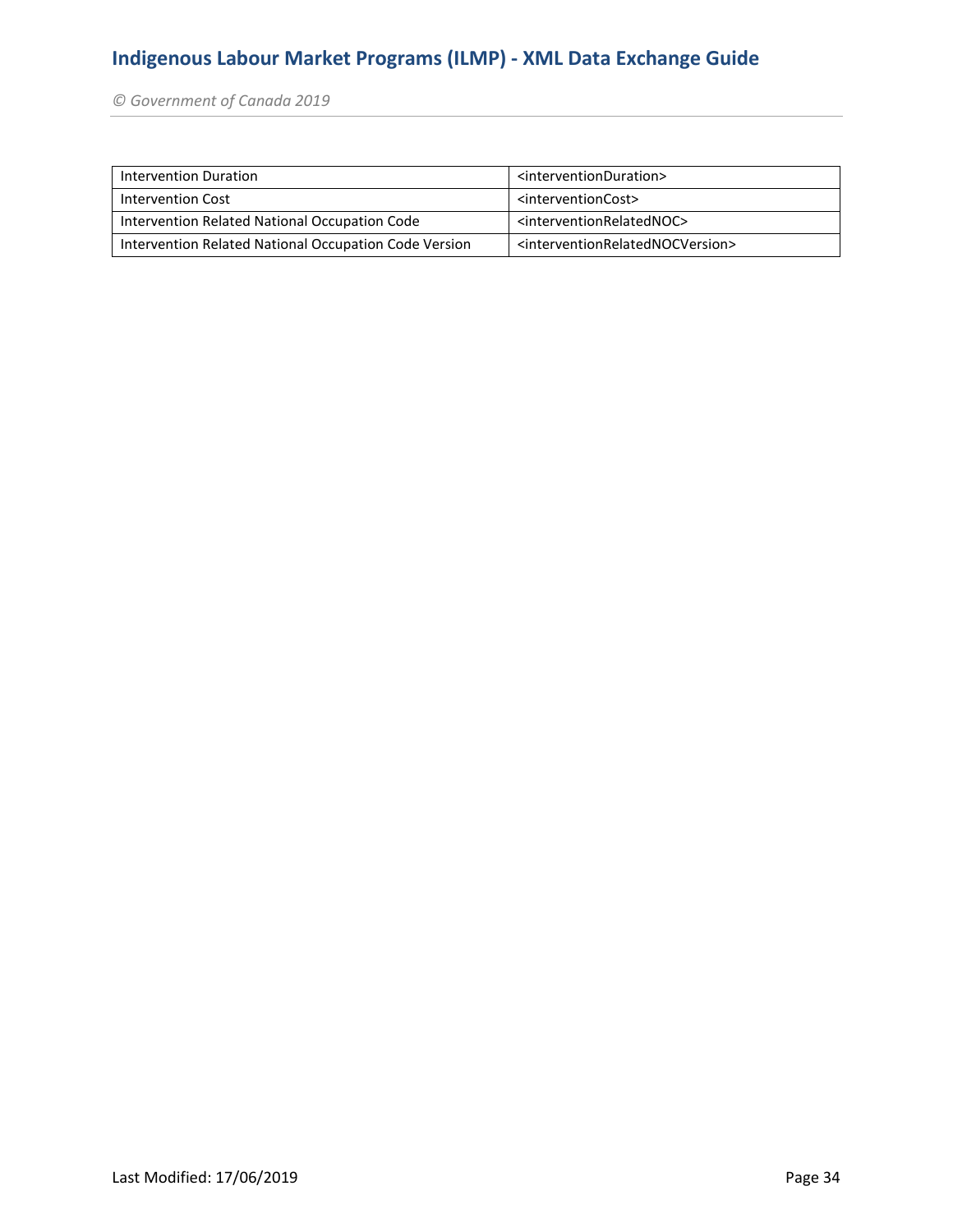*© Government of Canada 2019* 

### Appendix B: Example of XML file SPF mandatory elements

```
<?xml version="1.0" encoding="UTF-8"?>
<ALMP:contentALMP xmlns:ALMP="http://servicecanada.gc.ca/ALMP/contentExchange"
xmlns:p="http://servicecanada.gc.ca/ALMP/contentTypes"
xmlns:xsi="http://www.w3.org/2001/XMLSchema-instance">
   <SchemaVersion>1.3</SchemaVersion>
   <agreementHolderName>SPF organization</agreementHolderName>
   <client>
     <socialInsuranceNumber>123456789</socialInsuranceNumber>
     <lastName>Untel</lastName>
     <firstName>John</firstName>
     <dateOfBirth>1997-01-21</dateOfBirth>
     <gender>1</gender>
     <aboriginalGroup>1</aboriginalGroup>
     <maritalStatus>1</maritalStatus>
     <numberOfDependantChildren>0</numberOfDependantChildren>
     <languageSpoken>1</languageSpoken>
     <disability>0</disability>
     <address>
       <streetAddress>80 Wellington</streetAddress>
       <municipality>Ottawa</municipality>
       <province>6</province>
       <postalZIPCode>K1A0A3</postalZIPCode>
       <contactPhoneNumber>1-222-456-7891</contactPhoneNumber>
     </address>
     <actionPlan>
       <agreementNumber>1234567</agreementNumber>
       <educationLevel>1</educationLevel>
       <educationProvince>6</educationProvince>
       <socialAssistanceRecipient>true</socialAssistanceRecipient>
       <EIClaimant>1</EIClaimant>
       <barrierToEmployment>1</barrierToEmployment>
       <actionPlanStartDate>2018-10-25</actionPlanStartDate>
       <actionPlanResultCode>1</actionPlanResultCode>
       <actionPlanResultDate>2018-12-17</actionPlanResultDate>
       <actionPlanChildCareNeed>0</actionPlanChildCareNeed>
       <actionPlanChildCareFundedCode>1</actionPlanChildCareFundedCode>
       <intervention>
         <interventionCode>1</interventionCode>
         <interventionStartDate>2018-10-26</interventionStartDate>
         <interventionEndDate>2018-11-29</interventionEndDate>
         <interventionOutcome>1</interventionOutcome>
         <interventionDuration>20</interventionDuration>
         <interventionCost>1000</interventionCost>
         <interventionRelatedNOC>4212</interventionRelatedNOC>
         <interventionRelatedNOCVersion>2016</interventionRelatedNOCVersion>
       </intervention>
     </actionPlan>
   </client>
</ALMP:contentALMP>
```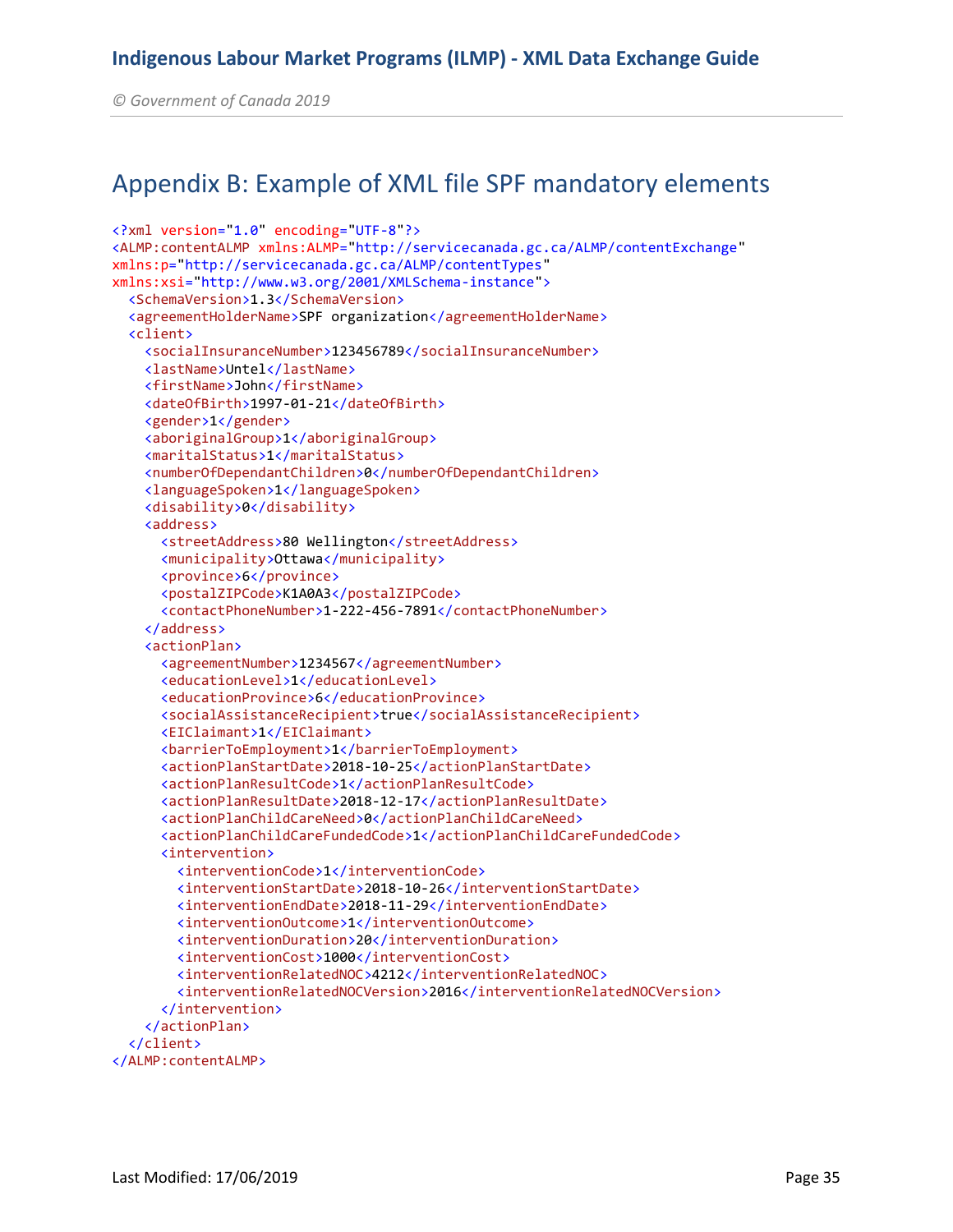*© Government of Canada 2019* 

## Appendix C: Example of XML file SPF complete elements

```
<?xml version="1.0" encoding="UTF-8"?>
<ALMP:contentALMP xmlns:ALMP="http://servicecanada.gc.ca/ALMP/contentExchange"
xmlns:p="http://servicecanada.gc.ca/ALMP/contentTypes"
xmlns:xsi="http://www.w3.org/2001/XMLSchema-instance">
   <SchemaVersion>1.3</SchemaVersion>
   <agreementHolderName>SPF organization</agreementHolderName>
   <sysComment>System</sysComment>
   <client>
     <socialInsuranceNumber>123456789</socialInsuranceNumber>
     <lastName>Untel</lastName>
     <initial>JU</initial>
     <firstName>John</firstName>
     <dateOfBirth>1997-01-21</dateOfBirth>
     <gender>1</gender>
     <aboriginalGroup>1</aboriginalGroup>
     <maritalStatus>1</maritalStatus>
     <numberOfDependantChildren>0</numberOfDependantChildren>
     <languageSpoken>1</languageSpoken>
     <disability>0</disability>
     <address>
       <streetAddress>80 Wellington</streetAddress>
       <municipality>Ottawa</municipality>
       <province>6</province>
       <postalZIPCode>K1A0A3</postalZIPCode>
       <contactPhoneNumber>1-222-456-7891</contactPhoneNumber>
       <sysComment>last update:2018-05-30</sysComment>
     </address>
     <actionPlan>
       <agreementNumber>1234567</agreementNumber>
       <educationLevel>1</educationLevel>
       <educationProvince>6</educationProvince>
       <socialAssistanceRecipient>0</socialAssistanceRecipient>
       <EIClaimant>1</EIClaimant>
       <barrierToEmployment>2</barrierToEmployment>
       <barrierToEmployment>5</barrierToEmployment>
       <barrierToEmployment>7</barrierToEmployment>
       <actionPlanPreviousEmployment>1</actionPlanPreviousEmployment>
       <actionPlanPreviousEmploymentNOC>2111</actionPlanPreviousEmploymentNOC>
  <actionPlanPreviousEmploymentNOCVersion>2011</actionPlanPreviousEmploymentNOCVersion>
  <actionPlanPreviousEmploymentScheduleType>1</actionPlanPreviousEmploymentScheduleType>
       <actionPlanStartDate>2018-10-25</actionPlanStartDate>
       <actionPlanResultCode>1</actionPlanResultCode>
       <actionPlanResultRelatedNOC>2121</actionPlanResultRelatedNOC>
       <actionPlanResultRelatedNOCVersion>2011</actionPlanResultRelatedNOCVersion>
       <actionPlanResultEducationLevel>8</actionPlanResultEducationLevel>
       <actionPlanResultDate>2018-12-17</actionPlanResultDate>
       <actionPlanFutureEducationLevel>8</actionPlanFutureEducationLevel>
       <actionPlanChildCareNeed>0</actionPlanChildCareNeed>
       <actionPlanChildCareFundedCode>1</actionPlanChildCareFundedCode>
       <intervention>
         <interventionCode>1</interventionCode>
         <interventionStartDate>2018-10-26</interventionStartDate>
```